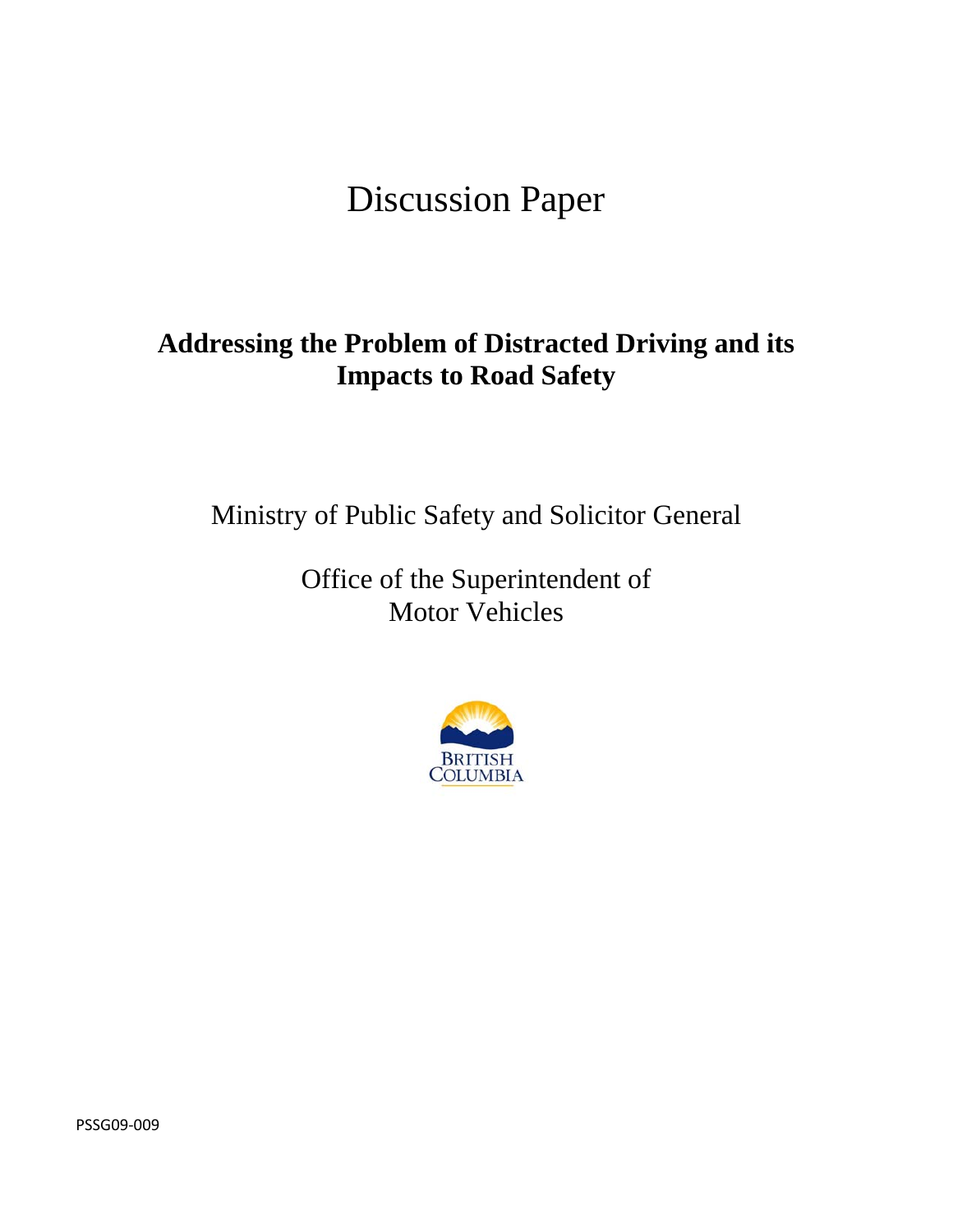| Other Supporting Measures to Address the Problem of Distracted Driving  20 |  |
|----------------------------------------------------------------------------|--|
|                                                                            |  |
|                                                                            |  |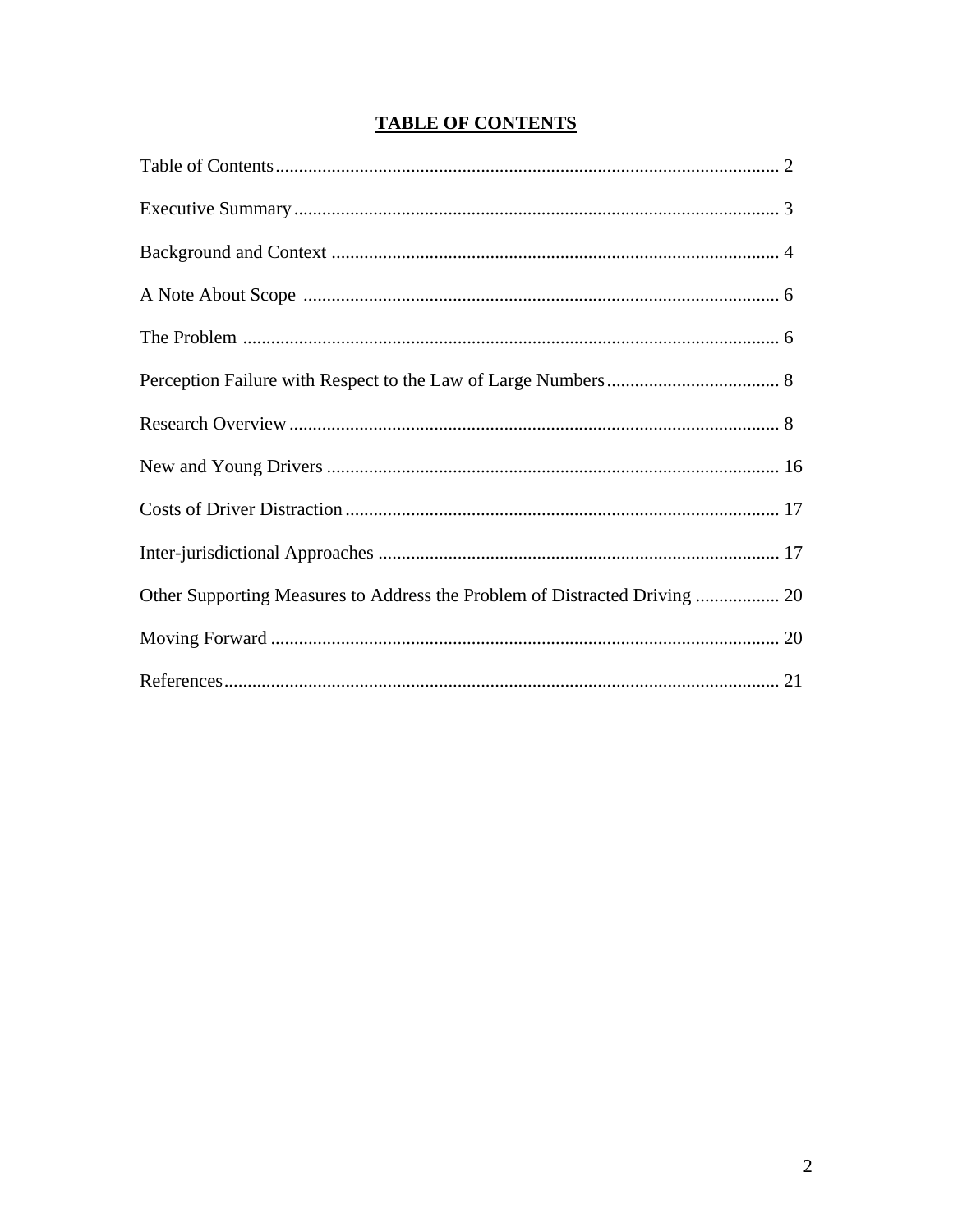#### **EXECUTIVE SUMMARY**

Evidence from a convergence of research has shown that driver distraction, of all types, is associated with approximately 25 per cent of crashes and results in a significant cost to society in terms of tragic loss of life, serious injuries and resulting monetary costs.

Driver distraction takes on many forms and the associated risk to public safety ranges from minimal impact to a significant impairment of a person's ability to focus on the driving environment.

The evidence from peer reviewed and replicated research demonstrates that activities such as talking on a cell phone and manipulating electronic devices are on the end of a continuum of distractions that require significant amounts of attention being diverted away from driving tasks. Such activities are correlated with crashes as demonstrated by multiple observational and epidemiological studies.

In both simulated and real driving environments, the use of electronic devices has been shown to result in crashes and near misses. Drivers fail to process approximately 50 per cent of the visual information in their driving environment when they are using electronic communication devices. Evidence also concludes that there is no difference between the cognitive diversion associated with hands-free and hand-held cell phone use.

E-mailing, text messaging, manipulating electronic devices and reading information on them are also behaviours at the end of the spectrum of activities that result in significant cognitive and visual distraction and that contribute to crashes.

Talking to a passenger in the vehicle versus talking to someone through electronic means and who is not in the vehicle does not cause the same level of distraction. Reasons for the difference include: the passenger is aware of the driving situation; the passenger can serve an additional look-out for hazards; the passenger can adjust speech, tone and conversation to the driving environment; conversations in the physical absence of the other person tend to contain fewer pauses and longer utterances impacting the level of distraction; and cell phone conversations suppress brain activity necessary for attention to perceptual input.

At the other end of the spectrum there is no evidence that listening to the radio or a book on tape degrades driving performance. This finding underscores that not all distractions are alike and that there is clearly a continuum of distractions.

New and young drivers, particularly those aged  $16 - 24$ , are a high-risk age group with a road fatality rate approximately double that of other drivers. This age group has a high adoption and utilization rate of new technologies including cellular phones, texting devices and interactive music players. A combination of inexperience, a tendency toward greater risk-taking and a significantly higher than average use of electronic devices combine to make this group of drivers particularly vulnerable.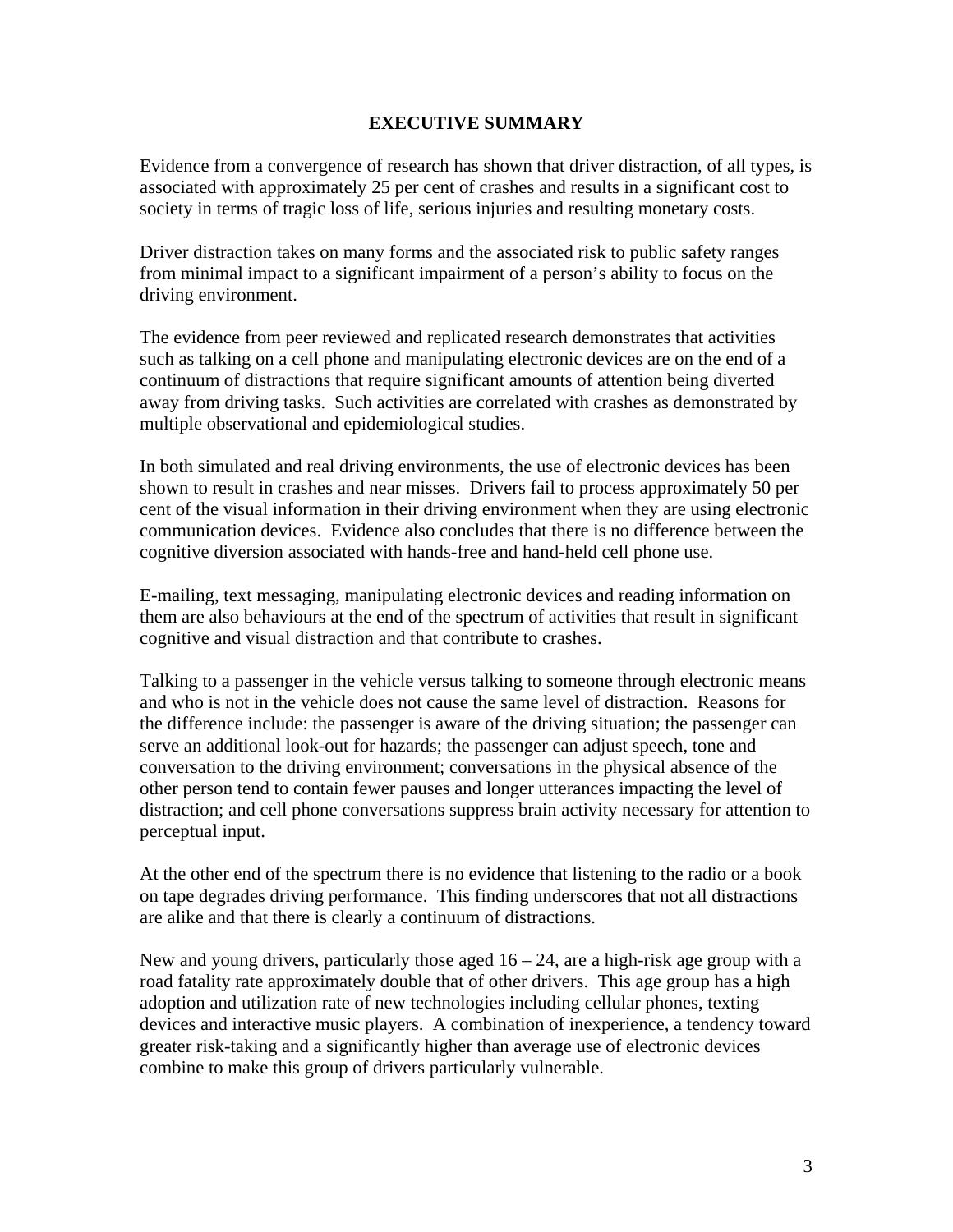#### **BACKGROUND AND CONTEXT**

The issue of driver distraction has been steadily and consistently growing in tandem with the increasing use of technological devices such as cellular phones, BlackBerry™ devices, MP3 Players, DVD's, GPS units and other electronic devices. Recently, there have been reports of people watching movies while driving. The proliferation of electronic devices exacerbates existing distractions that, while typically result in less distraction, also contribute to the overall problem.

The best estimate is that driver distraction is involved in about 25 per cent of vehicle crashes<sup>1</sup>. Many other estimates have been made and while some dramatically exceed this amount, this estimate remains the best one based on a convergence of various studies and field literature reviews. This means that in British Columbia, driver distraction of all types is associated with approximately 117 deaths each year and about 1,400 hospitalizations. The loss of life, the serious injuries that result in life-long disabilities and the toll on families cannot be measured. The financial impact to society associated with these deaths and injuries approaches \$1 billion annually or an estimated 0.5 per cent of the province's Gross Domestic Product<sup>2</sup>.

While the use of electronic devices is likely the largest concern due to their frequency, duration, and level of cognitive and sometime visual distraction, there are other forms of driver distraction. Examples of these other distractions are eating, drinking and personal grooming while driving. Certainly, any behaviour that takes away a driver's attention from the driving task is a problem and makes the overall issue more multi-faceted.

The public is beginning to demand changes to address the overall issue of driver distraction and several recent polls show strong public support for government intervention and new regulation.

Municipalities have lobbied for changes. The Union of British Columbia Municipalities (UBCM) passed resolutions in 2003 and 2004 asking the province to amend the *Motor Vehicle Act* to ban cellular phone use while driving.

The British Columbia Medical Association (BCMA) has passed resolutions in 2004, 2005, 2006 and 2008 asking the province to respond to this issue and have cited epidemiological research showing a fourfold increased crash risk for drivers when using a cell phone.

The Health Officers Council of British Columbia wrote to the government in November 2008 and asked for a cell phone law, that health authorities develop worker policies that restrict phone use while driving and that motor vehicle collision investigations be modified to better measure the role of cell phone use in collisions.

The British Columbia Automobile Association and the Insurance Bureau of Canada have both urged the province to prohibit cell phones while driving for novice drivers. These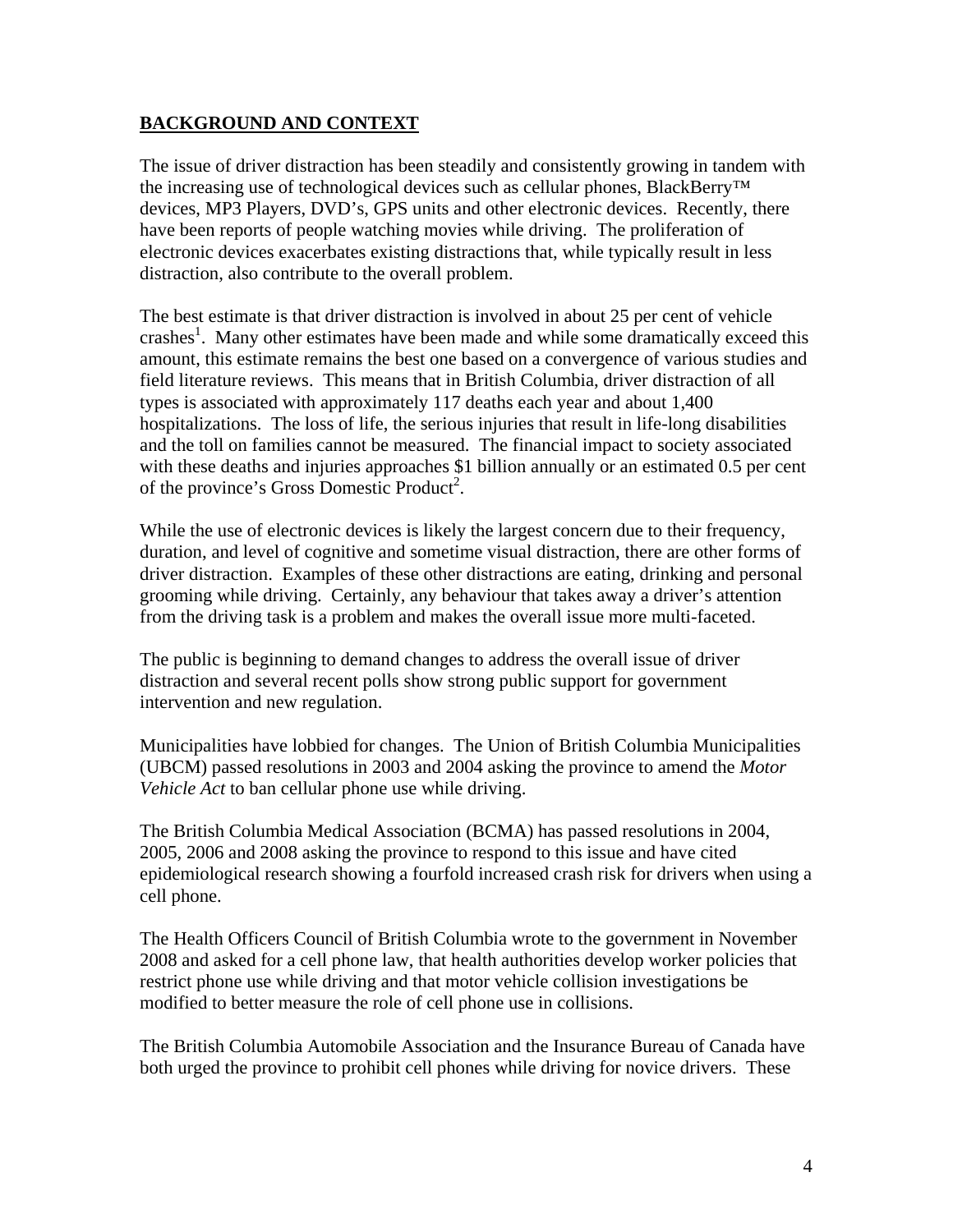organizations believe this would represent an important first step in acknowledging and responding to the problem.

In October 2006, Ipsos Reid Public Affairs conducted a survey on a number of road safety issues<sup>3</sup>. Among the opinion survey questions were some related to driver distraction. The poll found that perceptions of driver distraction were highest for electronic devices and cell phones. The next highest category was eating and drinking while driving. The survey also found that 85 per cent of those surveyed supported a ban on cell phones while driving: either hand-held only or both hand-held and hands-free.

The Canadian Traffic Injury Research Foundation (TIRF) published findings in 2007 from a poll showing that 70 per cent of Canadians considered distracted driving to be a serious problem. This is particularly noteworthy because the same poll, in 2001, showed this number to be just 40 per cent. It underscores the point that attitudes are changing rapidly on this issue as technology continues to proliferate and take new forms.

Several recent polls show strong public support for government intervention and regulation in this area. The most recent poll, conducted by Angus Reid in June 2008, found that 85 per cent of British Columbians support a ban on hand-held cellular phones.

In January 2009 the U.S. based National Safety Council (NSC) publicly called for a nationwide U.S. ban on cell phone use and messaging devices while driving and called on all legislators to take action. The NSC cited studies showing that that driving while talking on a cell phone is extremely dangerous and puts drivers at a four times greater risk of a crash as well as a study from the Harvard Center of Risk Analysis that cell phone use, specifically, while driving contributes to six per cent of crashes.

Researchers at the Insurance Corporation of British Columbia (ICBC) conducted an observational survey, in 2006, to determine the most common causes of distracted driving. The survey observed 69,595 vehicles and concluded the number one cause of observed distraction were cell phones with almost 6 per cent of drivers talking on one while driving<sup>4</sup>. The observational study results support a focus on cell phone use over other types of distractions. In addition to these findings, it should also be underscored that wireless device ownership and subscription rates have increased substantially since 2006 when this survey was conducted.

Throughout the world, countless jurisdictions ban the use of hand held cellular phones while driving and each year more jurisdictions pass new laws. In British Columbia, there are no existing and specific laws that prohibit the use of electronic devices while driving.

With respect to determining the magnitude of the problem of driver distraction, police reporting data is insufficient as police are often unable to determine decisively what was going on in the moments before a crash. Instead, the best data comes from high quality research. This discussion paper will explore the causes of driver distraction and will include a review of some of the most noteworthy peer-reviewed and replicated research undertaken in the field of driver distraction.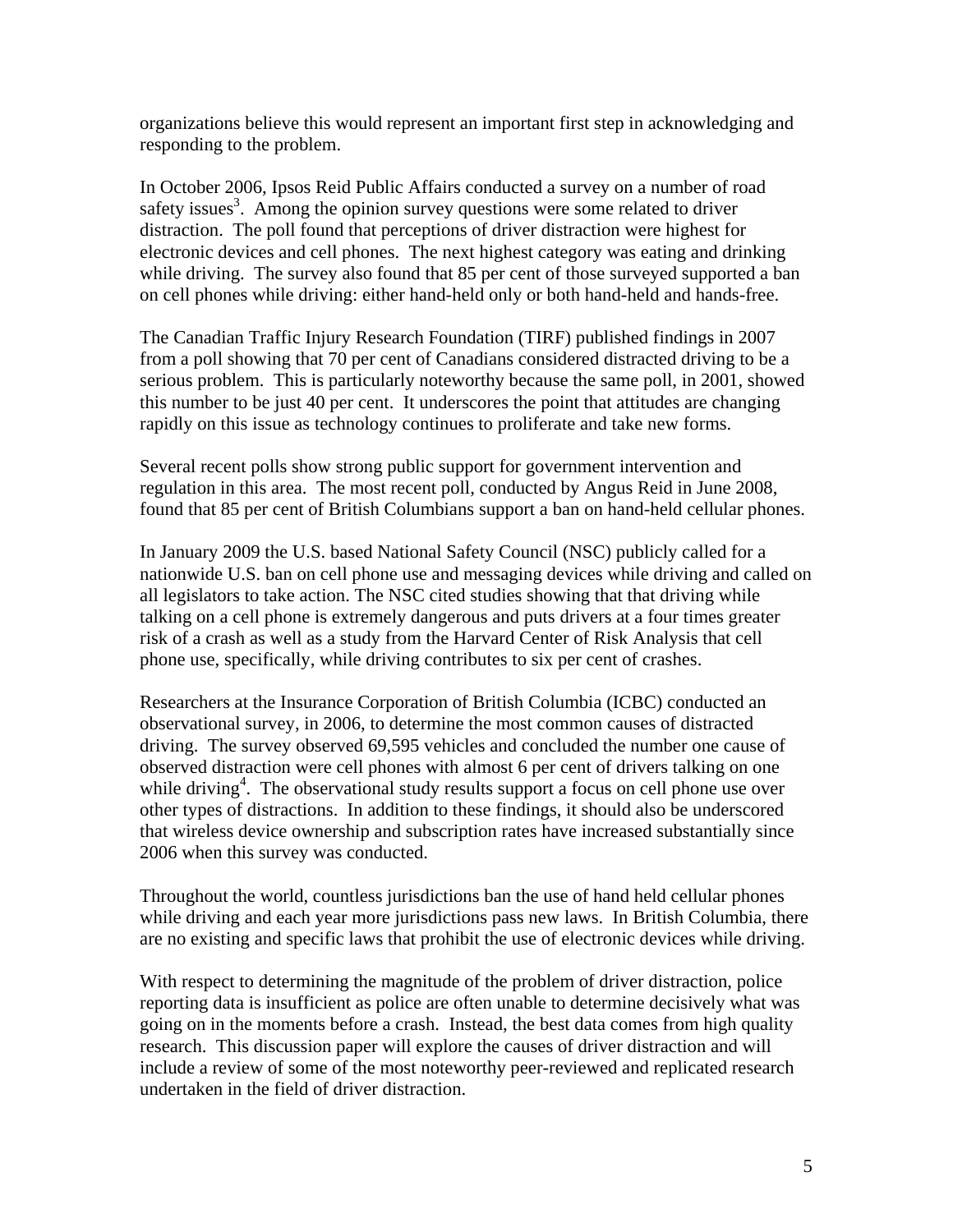#### **A NOTE ABOUT SCOPE**

Fundamentally, there are two types of technologies that can distract a driver from the driving task. The first kind is the technology that is built into the vehicle and can take the form of things like built-in cellular phones, IPod™ ports and GPS screens. The second form of distractive technology is simply those things that can be purchased off the shelf and used while driving a motor vehicle. Examples of these are: cell phones, IPods™, BlackBerry™ devices and other wireless devices.

The first area is the responsibility of the Government of Canada, through Transport Canada, which is responsible for regulating the in-vehicle, built-in technologies. The regulation and importation of new vehicles entering the country is the responsibility of the federal government through Transport Canada and the federal *Motor Vehicle Safety Act*. This area is not within the direct purview of this discussion paper. As at October 2007 Transport Canada was in the process of attempting to negotiate a Memorandum of Understanding between the federal government and industry that would set standards for in-vehicle built in technologies that would lessen the impact of driver distraction.

Employers also have responsibilities in this area. In the United States, employers are increasingly being sued and found guilty for allowing their employees to talk on cell phones while driving on company business. In several high profile cases involving deaths and serious injuries, U.S. employers were successfully sued for amounts in the \$1 - \$2 million range.

The focus of this discussion paper is largely related to the mandate and authority of the Government of British Columbia. That mandate relates to the regulation of drivers including the provincial *Motor Vehicle Act* that governs the rules of the road and other road safety provisions. It is under the authority of the provincial *Motor Vehicle Act* that it is possible to create provisions related to distracted driving or to make a condition of licensing where a driver must not engage in a particular activity. In this vain, the province has authority to regulate the use while driving of any technological device whether built into a vehicle or purchased after-market.

#### **THE PROBLEM**

A great deal of research, much of it expensive and high quality, has taken place all over the world to better understand the role of driver distraction in vehicle crashes. The conclusions are consistent – with the best evidence suggesting that distracted driving contributes to about 25 per cent of vehicle crashes each year. Where driver distraction plays a part, wireless electronic devices are the number one source of distraction.

At the same time the problem is not limited to driving alone. Use of cellular and other electronic devices by pedestrians is a growing problem. In order to be safe on the roads, pedestrians need to be focused on the physical road and vehicle environment around them. Pedestrians are clearly at increased risk when impaired by electronic devices.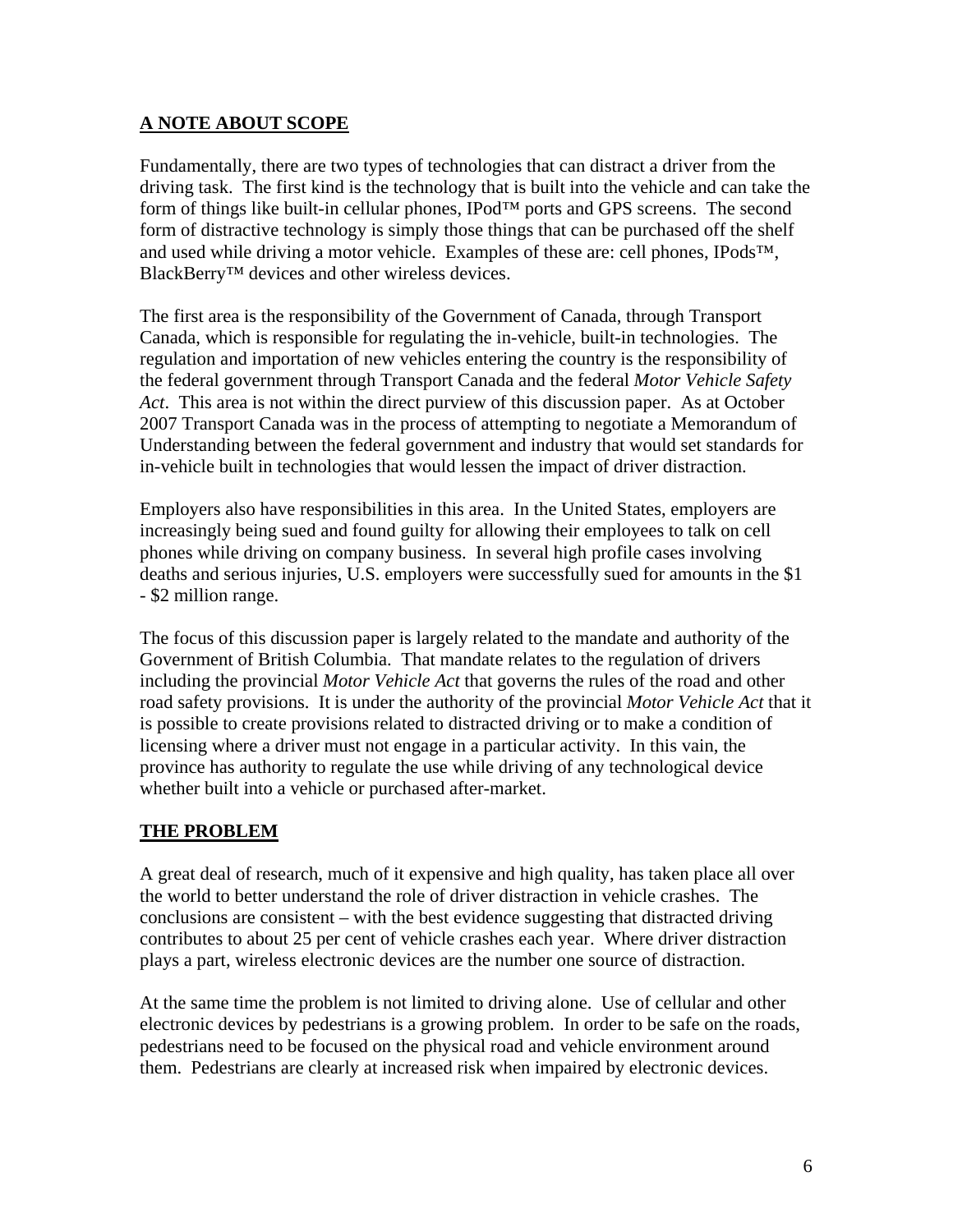Driver distraction is impacting vulnerable road users who have the least amount of protection in the event of a crash: pedestrians, cyclists and motorcyclists. These three groups of road users suffer from visibility issues, other driver processing issues and a general lack of crash protection – in other words they are physically smaller and may not have good lighting systems; their presence is not mentally processed by drivers to the degree that vehicles are; and they have little or no protection in the event of a crash, i.e., no protection from a vehicle crumple zone, a seat belt or an air bag.

Because of these factors, vulnerable road users are more susceptible to vehicle drivers that may be distracted. Driver distraction delays reaction time and when reaction time is delayed, even for a few seconds, the consequences can be dramatic and can make the difference between life and death in the event of a crash. Children, as pedestrians and cyclists, are even more compromised since research shows that before the age of ten they simply do not have the cognitive, spatial skills and decision-making to use the road system safely and even after that age they are more likely to engage in road use behaviours that put them at increased risk<sup>5</sup>.

There are various forms of driver distraction with varying impacts on driver impairment. Passive listening to a radio has been proven relatively harmless but technologies that require or allow for interaction are problematic – technological distraction fits this category and has been growing rapidly with the growing use of cell phones and more recently wireless laptops, BlackBerry™ devices, MP3 players and even portable DVD players. Indeed, many vehicles are now equipped with built-in technologies (known as Bluetooth<sup>™</sup> technology) that send the indirect message that all of this represents the norm.

The past two decades have seen a drastic increase in the number of wireless subscribers in Canada. By 2008 there was an unprecedented number of wireless subscribers in Canada and unprecedented volumes of text messages sent each day. Even by 2006, according to Statistics Canada, well over one-half of Canadians became subscribers to mobile or wireless devices with subscription rates continuing to increase every month. Increasing use and exposure rates of wireless devices are impacting the communication culture and the driving environment.

Driver distraction is a significant and over-arching problem with many dimensions. It may be that driver distraction is at least to some degree a symptom of a larger problem: a collective thinking and culture that continues to view road fatalities and injuries as "accidents" – as events that are inevitable and defy possible solutions. It may not be widely understood that road fatalities and injuries can be drastically reduced with the right set of crash countermeasures – some of them simple. Similarly, it may not be well known that governments around the world are working toward ambitious targets to reduce the numbers of people killed and injured on their roads and many governments have already made significant progress in achieving those goals and targets.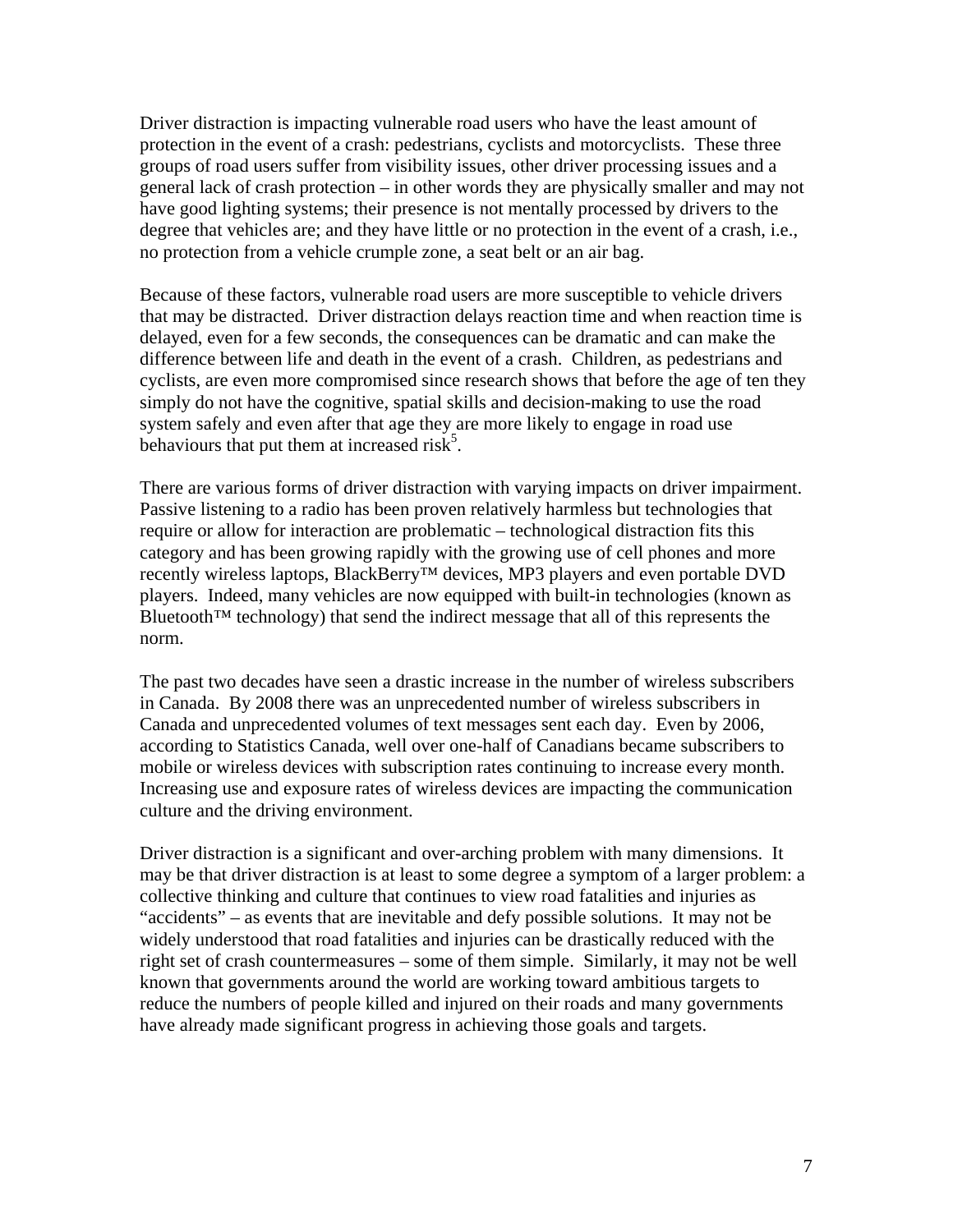#### **PERCEPTION FAILURE WITH RESPECT TO THE LAW OF LARGE NUMBERS**

A major underlying problem relating to road safety in general, and driver distraction included, is perception failure with respect to the law of large numbers. There is, more often than not, no immediate connection between a risky behaviour and its real consequences. A simple example of this is that a driver may talk on a cell phone and drive and get away with this behaviour for a long period of time without incident. After awhile it becomes tempting for that driver to begin to believe that the behaviour is riskfree. However when such a distraction is proven to remove attention from the driving task, the law of large numbers dictates that crashes will occur and these events will contribute to the annual toll of vehicle crashes, fatalities and injuries.

Daily bad driving habits are often not captured by any immediate negative feedback such as speeding tickets or the consequences associated with a crash. What drivers may often fail to grasp is that when things do go wrong, the consequences can be catastrophic and then multiplied many times over by the similar actions of others. The implication of this is that if crash numbers are to be reduced, there must be a concerted effort to reduce risk wherever possible.

### **RESEARCH OVERVIEW**

Large numbers of studies have been carried out over the past few decades on driver distraction and therefore the issue benefits from a large number of high quality and peerreviewed studies.

There are many different kinds of studies – each with their own limitations and benefits – designed to provide new insights into crash contributing factors. To help understand what crashes in the real world are correlated with, there are probably two methods of inquiry that are best able to provide this kind of information: these are naturalistic studies and epidemiologic investigations. To understand causation, experimental studies represent the best sources of information. These three types of studies are summarized here:

**1) Naturalistic studies**, e.g., direct observational studies that use cameras to capture information on what was happening in or around a vehicle when a crash occurred;

**2) Epidemiological methods** with reliance on descriptive data, e.g., studies that rely on cell phone company records to establish phone use at the actual time of a crash and compare that with data related to a non-crash time period; and **3) Experimental studies**, e.g., in road safety these studies generally randomly introduce a specific driver distraction (intervention) and measure its impact on some measure of driver performance (outcome) on a certain group (population) and compare that with the same driver performance measure when no such distraction intervention was introduced (counterfactual). These types of experiments enable conclusions related to causation.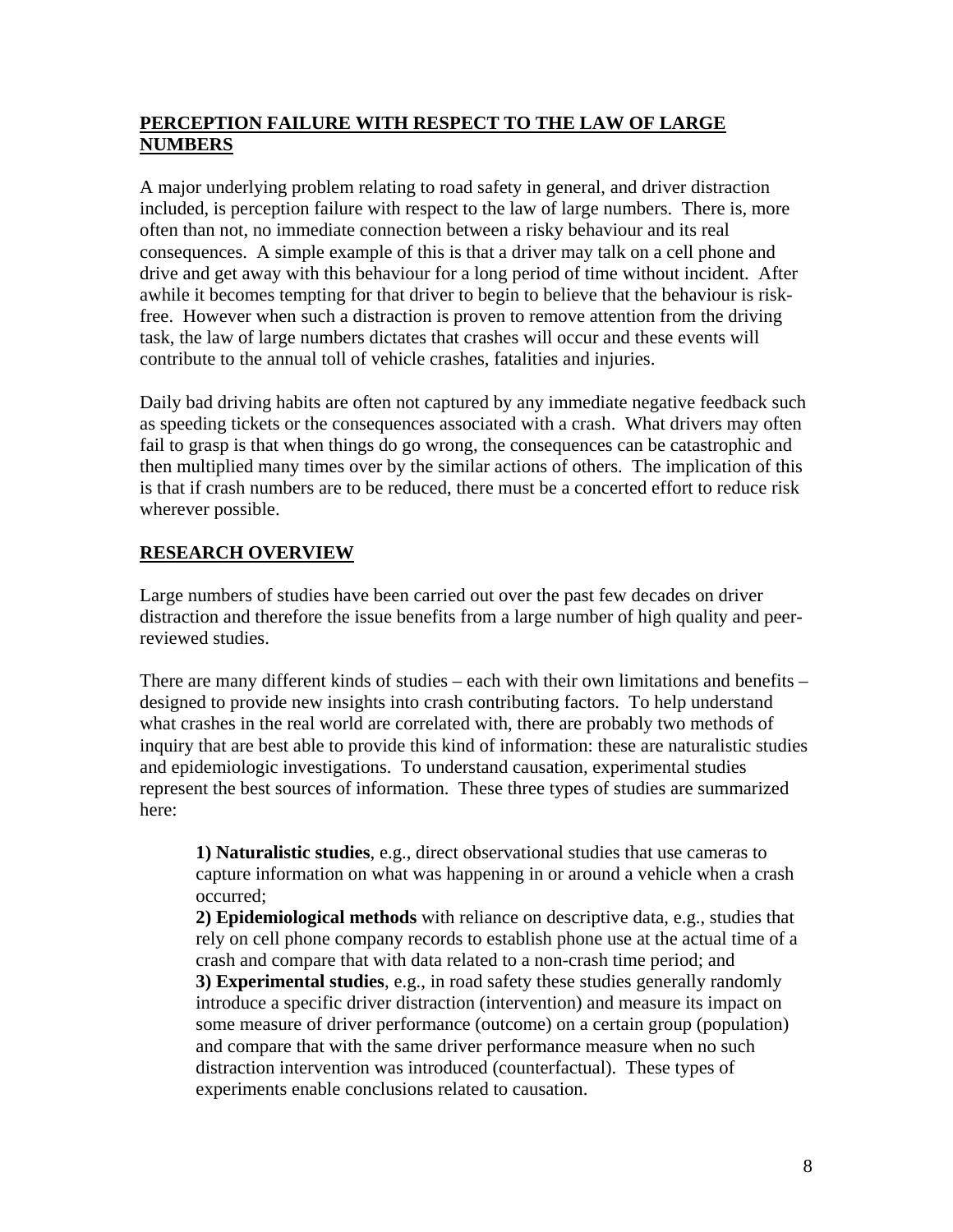Both of the first two methods provide good data about crash contributing factors and correlations in the real world between distraction and crashes or incidents such as sudden evasive manoeuvres. There have been some good investigations using these two methods with respect to cell phone and electronic device use and some of these studies provide the best available information about the problem.

Naturalistic and epidemiologic studies show correlation and not causation. In addition, the underlying reason that any driver chooses to use a distracting device may be linked to a larger and more complex set of causes, e.g., psychological, social, cultural and demographical.

Other types of experimental and simulated studies provide good information including evidence about causation, such as the degree of impairment that a distraction causes, or its impact on driver decision-making processes and response times. One of the limitations of experimental studies is that they are typically simulated and therefore the degree to which they are approximations of what goes on in the real world is not exactly known.

Taken together, all three of these studies – naturalistic, epidemiologic, and experimental – significantly shape and enhance our understanding of the problem. The driver distraction problem benefits from good research of all three types and the convergence of their conclusions and findings provide the basis for evidence based decision-making.

#### 100-Car Naturalistic Study

In 2006, the U.S. National Highway Traffic Safety Administration (NHTSA) published the results of the 100-Car Naturalistic Study<sup>6</sup>. The study was inspired by the notion that the key to the development of effective crash countermeasures was a better understanding of pre-crash causal and contributing factors of crashes. This research effort was initiated to provide comprehensive detail about driver behaviours, environment, driving context and other factors that were associated with critical incidents, near crashes and crashes.

The study was the first of its kind to collect real data on what was happening in and around a vehicle in a real-life or "naturalistic setting." The study used unobtrusive mini cameras hidden inside cars and monitored 100 drivers for a period of one year. This expensive and new data collection method resulted in the following data set contents:

- Approximately 2 million vehicle miles;
- Almost  $43,000$  hours of driving;
- 241 primary and secondary drivers;
- $\blacksquare$  12 13 months of data collection; and
- Five channels of video including information on what the vehicle was doing and other vehicles and other information around the vehicle.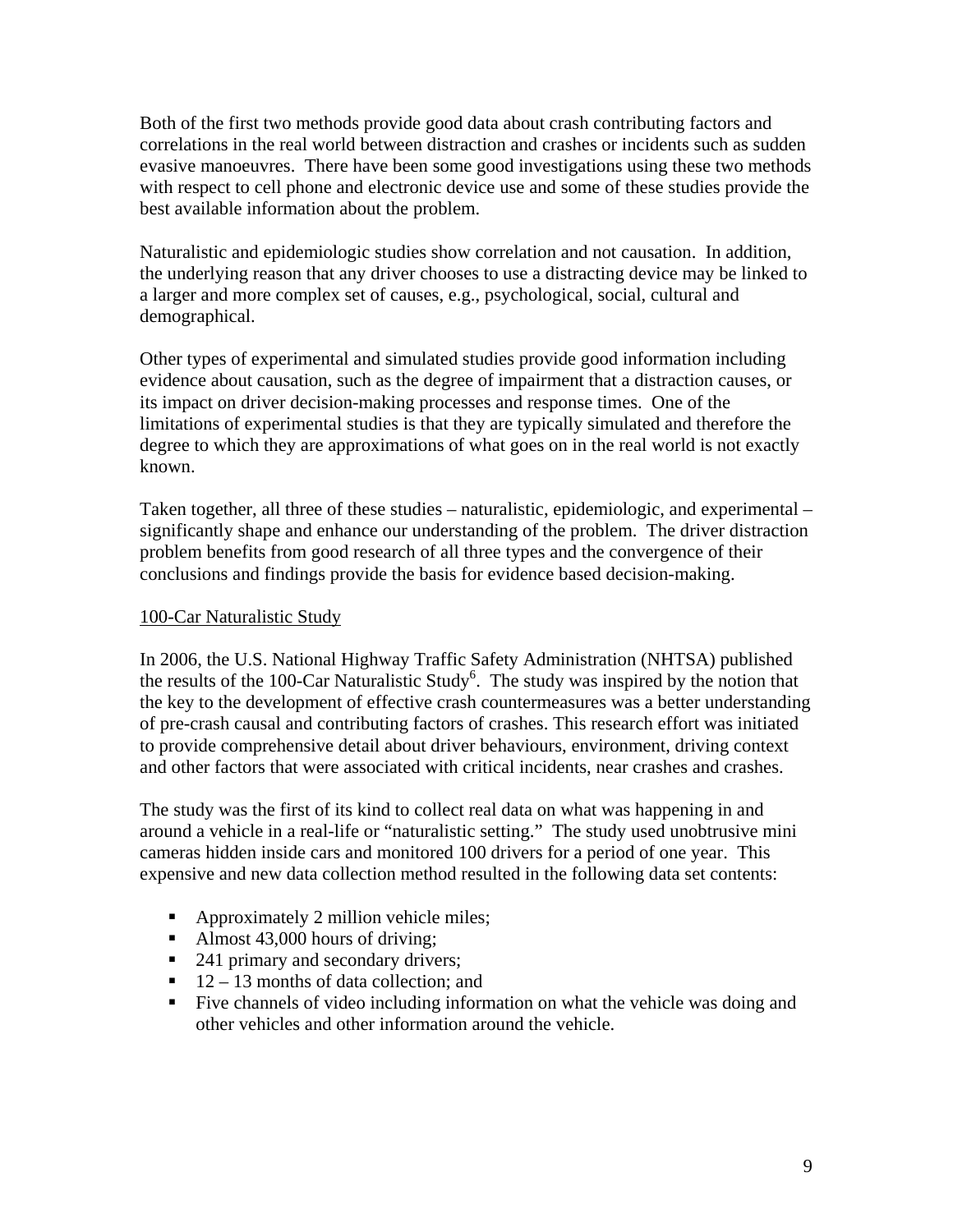This data collection approach resulted in information on:

- 82 crashes (contact with another vehicle, pedestrian, etc);
- 761 near-crashes (conflicts requiring a rapid and severe evasive manoeuvre); and
- 8,295 incidents (conflicts requiring an evasive manoeuvre).

The study found that various forms of driver distraction contributed to 78 per cent of crashes and 65 per cent of near crashes. The authors noted that of all study participants, only 7.5 per cent never experienced an event of any severity. In contrast, 7.4 per cent of drivers had many incidents as well as three or four actual crashes. This information underscores the fact that there are overwhelming differences between the best drivers and the worst drivers with the worst ones contributing very disproportionately to the crash numbers.

Of the distractions captured, wireless technical devices were the number one distraction correlated with crashes, near crashes and incidents. Wireless devices were, in turn, broken down into sub-categories with dialling a hand-held cell phone and talking/listening on a phone leading as the two most frequent problematic activities.

#### Association between Cellular-Telephone Calls and Motor Vehicle Collisions, Donald A. Redelmeier, M.D., and Robert J. Tibshirani, Ph.D.

This Canadian investigation published in 1997 relied on access to actual cell phone records and used an epidemiologic method, a case–crossover design, to study whether using a cellular telephone while driving increases the risk of a motor vehicle collision<sup>7</sup>. This case-crossover design means that in this study the control group was the same driver and the same car but simply on another non-crash day. This design meant that a number of confounding variables could be effectively controlled for.

The study involved 699 drivers who had cellular telephones and who were involved in motor vehicle collisions resulting in substantial property damage but no personal injury. Each person's cellular-telephone calls on the day and time of the collision and during the previous week were analyzed through the use of detailed billing records.

A total of 26,798 cellular-telephone calls were made during the 14-month study period. The risk of a collision when using a cellular telephone was four times higher than the risk when a cellular telephone was not being used. The relative risk was similar for drivers who differed in personal characteristics such as age and driving experience; calls close to the time of the collision were particularly hazardous; and units that allowed the hands to be free offered no safety advantage over hand-held units.

The study concluded that the use of cellular telephones in motor vehiclesis associated with a quadrupling of the risk of a collision during the brief period of a call.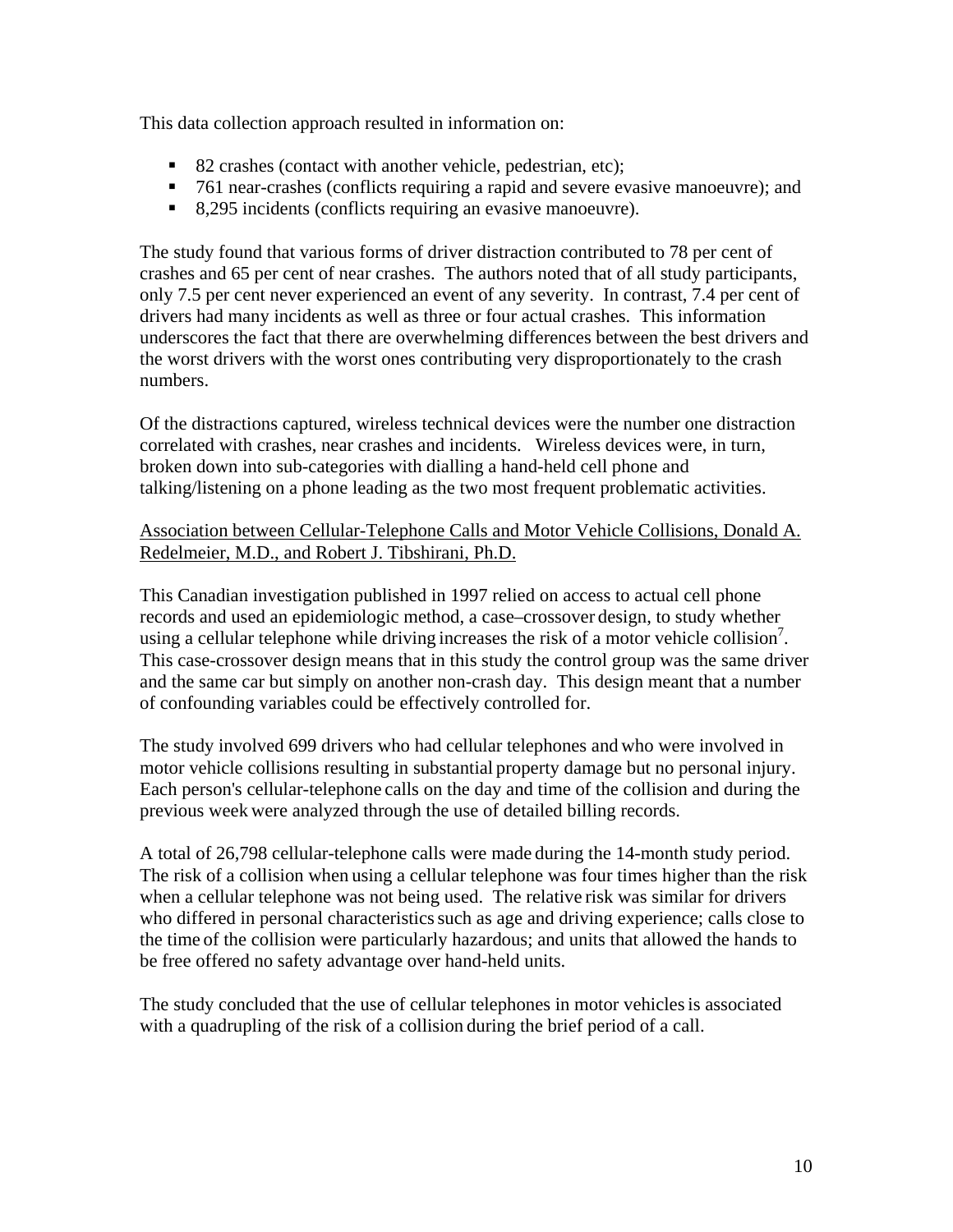#### Role of Mobile Phones in Motor Vehicle Crashes Resulting in Hospital Attendance: A Case-Crossover Study

Similar to the Canadian study cited above, this Australian study published in 2005 also utilized a case crossover design and relied on access to actual cell phone records<sup>8</sup>. The study involved 456 drivers who owned or used mobile phones and had been involved in road crashes necessitating hospital attendance between April 2002 and July 2004, and involved interviewing drivers and their medical records after the crash occurred.

The study found very similar findings to the Canadian study – that driver's use of a mobile phone up to 10 minutes before a crash was associated with a fourfold increased likelihood of crashing and resulting in hospital attendance. Risk was raised whether or not a hands-free device was used. Increased risk was similar in men and women and in drivers under age 30 as well as over age 30. The authors point out that given that new vehicles are increasingly becoming equipped with Bluetooth™ technology, features that facilitate voice activation and cellular communication, and the proliferation of cell phone usage generally, there is real risk of increasing numbers of crashes due to cell phone use while driving.

#### Effects of Cellular Telephones on Driving Behaviour and Crash Risk: Results of Meta-Analysis – And a Note About Hands-free Versus Hand-held Cell Phone Usage

This report, published in 2004 and led by the University of Calgary (UofC), involved a review of literature and an analysis of scientifically credible epidemiological and driver performance studies<sup>9</sup>. It involved obtaining articles covering the period  $1969 - 2004$  and then focusing on 15 epidemiological studies and 22 performance studies in order to answer key study questions.

The results of this review included the conclusion that conversations on both hand-held and hands-free cell phones influence driving performance. Based on the available data, driver performance did not differ between hand-held and hands-free cell phones.

The UofC report revealed there is little or no public safety benefit to hands-free cell phone use. While some voice recognition systems may help to mitigate the distraction associated with actual dialling, once the conversation has begun there is no difference between a hands-free cell conversation and a hand-held cell conversation. It is believed that the reason for this is related at least in part to the nature of the distraction itself: talking to someone who is not also in the vehicle to see what is going on around them.

### Passenger and Cell-Phone Conversations in Simulated Driving

This study published in 2004 investigated how conversing on a cell phone differs from conversing with a passenger<sup>10</sup>. The study involved 96 participants and was carried out in Utah. A driving simulator was utilized and comparisons were made with how well drivers followed task instructions when driving only, when driving and conversing on a cell phone and when driving and conversing with a passenger.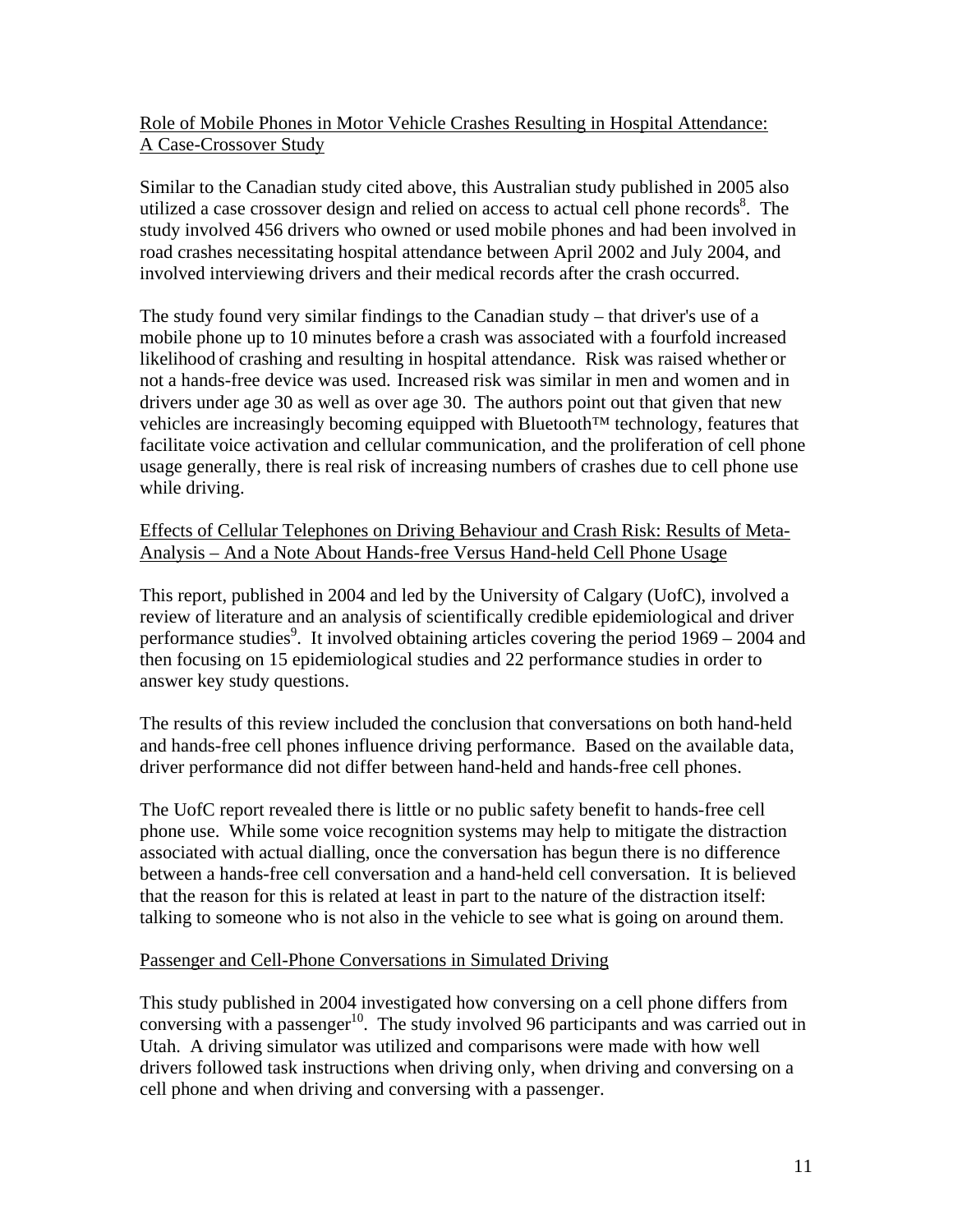In analyzing driver task accomplishment, the study found that drivers on a cell phone were four times more likely to fail the completion of a driving task than drivers talking with a passenger. This failure is likely explained at least in part by the fact that a driver and passenger are in a shared environment and the passenger is able to make adjustments to speech, tone and conversation depending on what is going on around them. The following table shows the number of study participants that turned correctly at a predetermined exit for two experimental conditions (cell phone and passenger distractions) as well as a control condition where no distraction was introduced.

|              | Cell-phone | Passenger | Control |
|--------------|------------|-----------|---------|
| Correct exit |            |           | 46      |
| Missed exit  |            |           |         |

Table 1. Successful task completion

#### Cell Phone-Induced Failures of Visual Attention During Simulated Driving

This study, published in 2003, was intended to identify whether failures in recognizing the objects in the related experiments were due to visual failure or lack of attention<sup>11</sup>. The results found that participants' eyes fixated on billboards similarly when talking on a cell phone compared to not talking on a cell phone but those talking on a cell phone did not do as well at remembering those signs. Therefore, the results of this experiment indicated that when a driver is conversing on a cell phone their gaze may be at a particular object however they still fail to see it more often than drivers not talking on a cell phone. The result is an induced failure to process visual information. This concept has been coined "inattention-blindness."

Follow up experimental studies conducted by Dr. Strayer et al. at the University of Utah laboratory have revealed that cell phone conversations impair encoding of the brain, reduce attention to perceptual input and suppress brain activity in ways that conversations with passengers do not. A large number of simulated studies carried out as recently as 2007 have supported the inattention-blindness principle through demonstrated changes in the amplitude of certain brain activity that acts as in indicator for higher level cognitive processing. Dr. Strayer has concluded that these and similar findings have clear implications for road safety.

Dr. Strayer et al. also found that dual-task studies assessed the effects of cellular-phone conversations on performance of a simulated driving task and that performance was not disrupted by listening to radio broadcasts or listening to a book on tape. This finding underscores the idea that electronic devices that involve interaction generate worse effects on driver performance.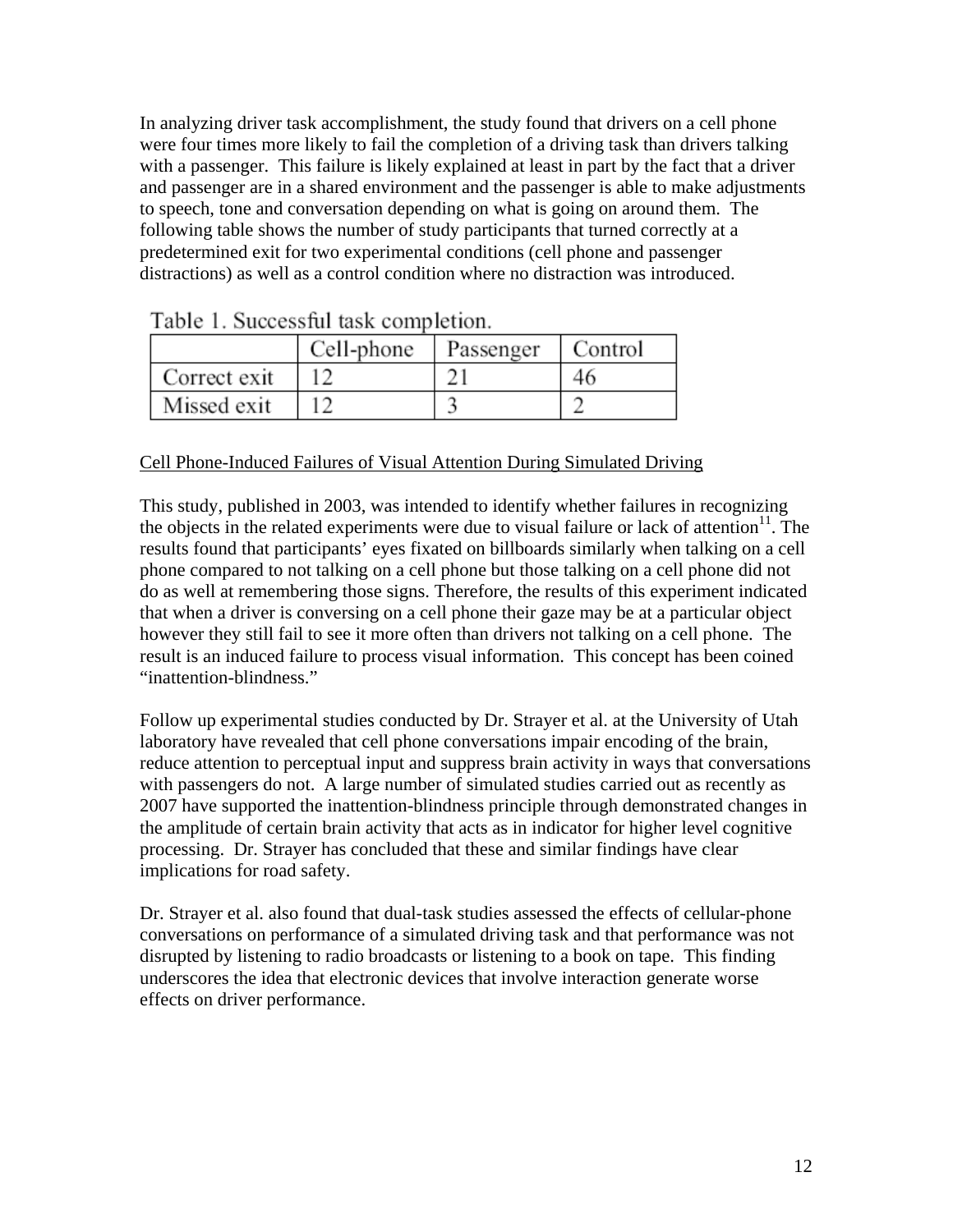#### Cell-Phone Induced Driver Distraction

This experimental study was published in  $1997^{12}$ . One of the purposes of the study was to examine the extent to which drivers who talk on their cell phone could refocus their attention from the cell phone to a potentially high risk scenario when needed.

Thirty objects that were varying from high to low risk, (i.e., a child playing in the street was high-risk) were placed in clear view of the drivers. Another 30 objects that were not presented to the driver served for the purpose of establishing a control situation. Drivers were asked to rate the objects in terms of safety risk and remember whether or not the objects had been present while they were driving.

The results of this study suggest that drivers talking on a cell phone are not able to redirect their attention to and create a durable memory of the most important safety hazards.The study supports previous conclusions that driver attention is removed when talking on a cell phone.

Another experiment published in this same article measured actual brain activity related to higher cognitive processing that is sensitive to the degree of attention given to a task. Participants drove on a simulated multilane freeway and followed a pace car that would apply its brake at random intervals. The brain activity of participants was measured and recorded at these braking intervals.

The results of the study found that important brain activity was reduced by 50 per cent when drivers were talking on a cell phone. Dr. Strayer has concluded that cell phone drivers look but fail to see up to 50 per cent of what is in their driving environment<sup>13</sup>. In other words, drivers using a cell phone pay less attention to the surrounding area and fail to register information at a much higher rate than drivers not talking on a cell phone. This suggests that drivers using a cell phone will be less able to react to situations that demand a quick response because of the diversion of attention.

#### A Comparison of the Cell Phone Driver and the Drunk Driver

The objective of this research was to determine the relative impairment associated with conversing on a cellular telephone while driving<sup>14</sup>. This University of Utah study published in 2006 relied on a high-fidelity driving simulator to compare the performance of cell phone drivers with drivers who were intoxicated from ethanol (i.e., blood alcohol concentration at 0.08%). Forty adults (25 men, 15 women) participated and their ages ranged in age from 22 to 34 years with an average age of 25 years. All had normal or corrected-to-normal vision and a valid driver's licence with an average of 8 years of driving experience.

The results showed that when drivers were conversing on either a handheld or hands-free cell phone, their braking reactions were delayed and they were involved in more traffic accidents than when they were not conversing on a cell phone. The study concluded that when driving conditions and time on task were controlled for, the impairments associated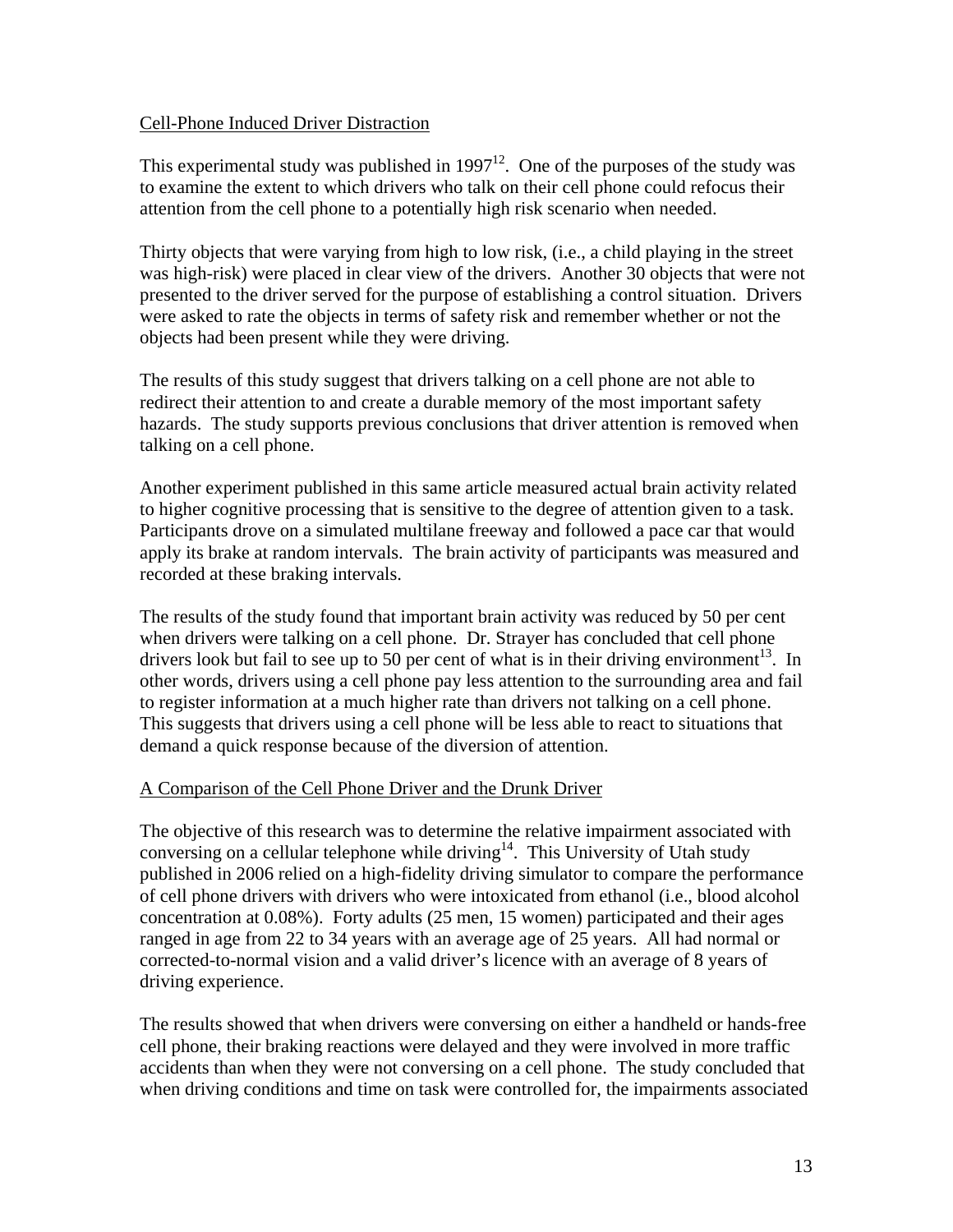with using a cell phone while driving can be as profound as those associated with driving while drunk.

#### Turning Gap Acceptance Decision-Making: The Impact of Driver Distraction

In this Vancouver study published in 2002, 39 persons of all ages were exposed to approximately 100 gaps each in a traffic stream on a test track with a wet surface condition about half the time<sup>15</sup>. The study subjects drove instrumented cars and attempted typical left-hand turns where there is a necessity to judge the gap in oncoming vehicular flow, and other critical factors, in order to make a safe decision about when to turn. In this study, for half of the turns (randomly assigned) drivers were asked to listen to and respond to a complex verbal message. For the other half of the turns, they were not.

According to data from road safety crash profiling, it is noteworthy that left-hand turns are very problematic in North America with respect to collisions with other vehicles and for collisions with vulnerable road users like pedestrians, cyclists and motorcyclists.

Logistical regression analysis was used in order to identify the extent that various factors each influenced turning decision-making. A significant difference was found between the drivers under no distraction and distraction circumstances with respect to whether they took into account the condition of the pavement surface. Those who were distracted by the verbal messages did not take the surface condition into account. The presence of wet conditions should impact the size of the gap as the vehicle would not be able to slow or stop at the same rate as it could if the surface were dry.

On wet pavement, the subjects were judged to have initiated twice the level of potential collisions when distracted by the messages than they did when not distracted. That such an important factor was omitted from the decision process has serious implications for safety. This would suggest that distracted drivers were not able to process all of the information available to them when making important driving decisions. The study also found that those aged  $25 - 70$  did worse than those under age 25.

This study suggests communication-related distraction adversely affects safe driving decision-making and older drivers are not any better off than their younger counterparts in dealing with these distractions and in fact fared worse.

#### The Effects of Practice with MP3 Players on Driving Performance

This article in press as of 2007 (not yet reviewed by the editors of the journal) is a study designed to assess the driving degradations associated with using an MP3 player while driving<sup>16</sup>. An MP3 player is a compact electronic device that stores and then plays music, with the use of a headset, and that has buttons on it that are used to select and play a song.

This study examined the effects of repeated IPod™ interactions on driver performance to determine if performance decrements decreased with practice. Nineteen younger drivers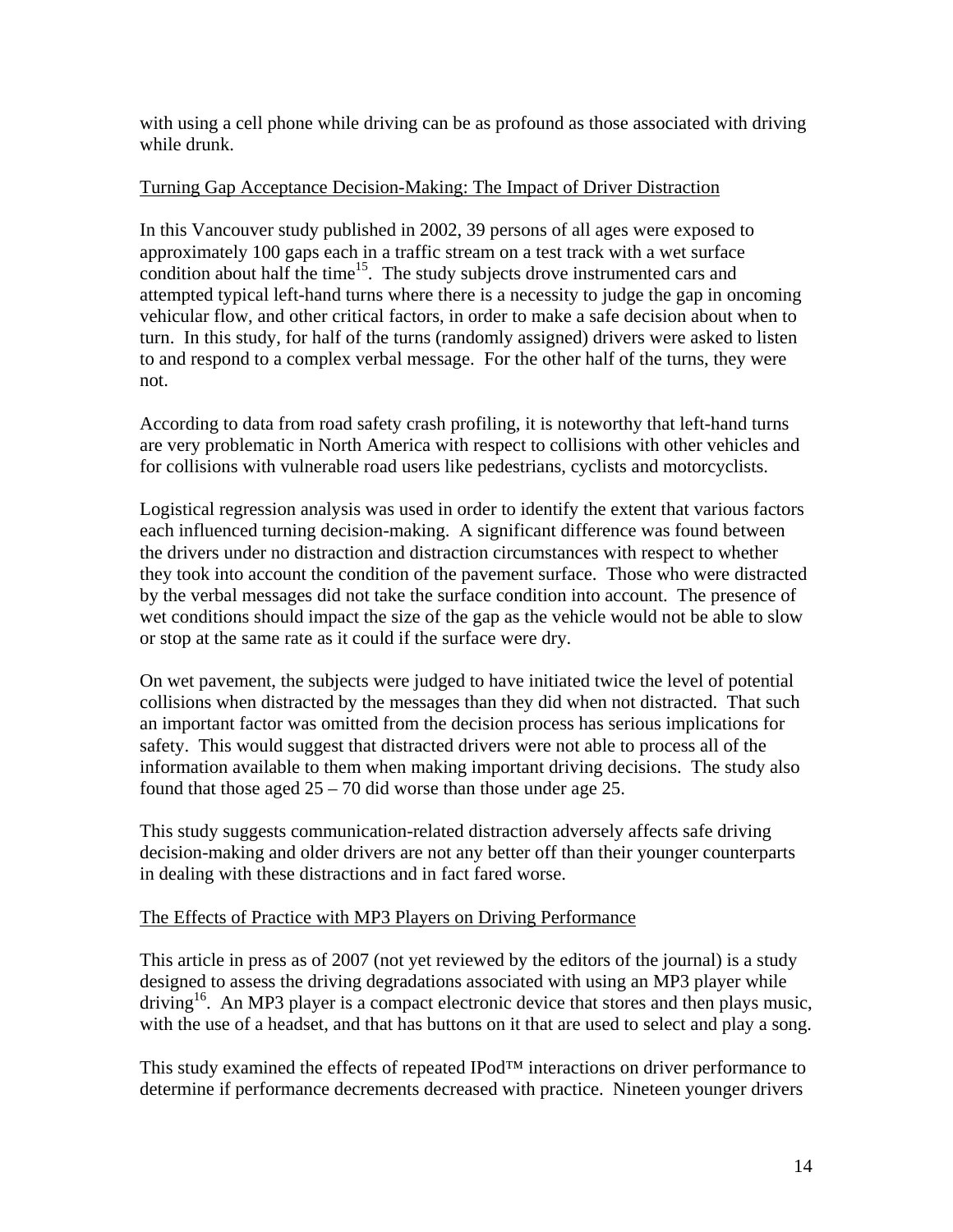participated in a seven session study in the University of Calgary Driving Simulator (UCDS).

Drivers encountered a number of critical events on the roadways while interacting with an IPod<sup>TM</sup> including a pedestrian entering the roadway. Measures of hazard response, vehicle control, eye movements, and secondary task performance were analyzed. Increases in perception response time and collisions were found while drivers were performing the difficult IPod<sup>™</sup> tasks, which involved finding a specific song within the song titles menu. Over the course of the six experimental sessions, driving performance improved in all conditions but did not return to the baseline level associated with no IPod™ tasks.

At the same time the study authors point out that actual IPod<sup> $TM$ </sup> use in-vehicles is likely to produce greater performance decrements than those recorded in this study. IPods<sup>™</sup> are frequently placed in the lap of the driver or in the center cup holder. Interaction with it is accomplished by holding and looking at it. These results are conservative estimates of actual behaviour as task times did not include the time to pick up the IPod™ or other visual distractions. Many vehicle manufacturers have made integration of IPods™ into vehicles a necessary "lifestyle enhancement" capability.

The multivariate results of this study suggest that access to difficult IPod<sup>TM</sup> tasks while vehicles are in motion should be curtailed. The authors conclude that vehicle manufacturers and Apple, in cooperation, should lock out these functions, while the vehicle is in motion.

#### The Effects of Text Messaging on Young Novice Driver Performance

This project, published in 2005, aimed to evaluate, using an advanced driving simulator located at Monash University in Australia, the effects of text messaging on the driving performance of young novice drivers<sup>17</sup>. Twenty participants, between the ages of 18 and 21 years, took part in the study. The simulated driving conditions included a number of events like a pedestrian emerging from behind a parked car or from between traffic lights. Results were compared to a control condition where drivers experienced the same events without text messaging.

The investigation found that retrieving and sending text messages had a detrimental impact on a number of critical safety driving measures. Among the findings were that drivers' abilities to stay in their lane and respond to traffic signs were reduced, drivers spent up to 400 per cent more time with their eyes off the road when text messaging than when not and the number of incorrect lane changes increased by 140 per cent.

The study concluded that more effective measures are needed in Australia to respond to the problem of high numbers of young people who use these devices while driving.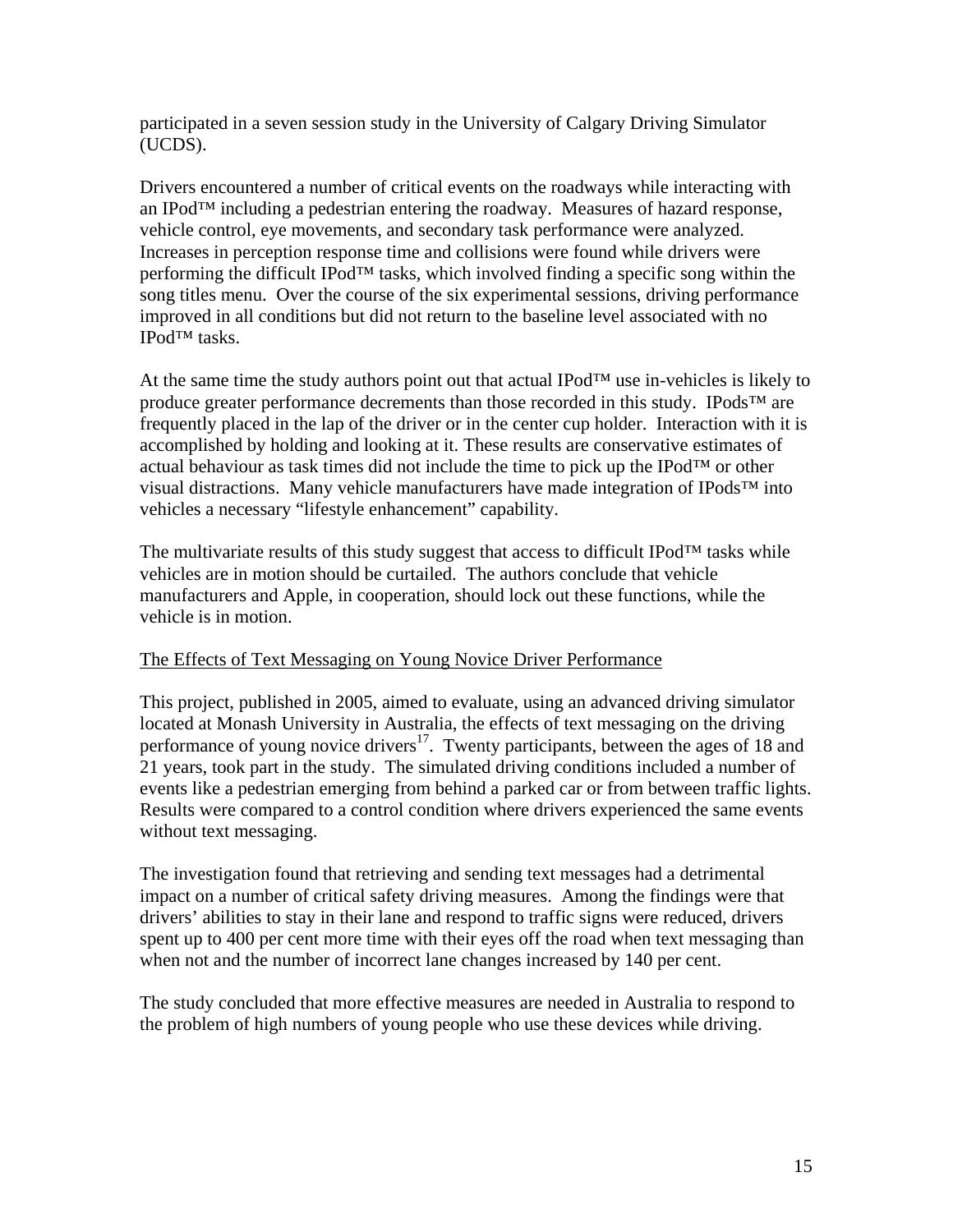#### The Effects of Cellphone and CD Use on Novice and Experienced Driver Performance

This study, published in 2007, was prepared by Human Factors North and the University of Calgary and was prepared and funded by the Insurance Bureau of Canada<sup>18</sup>. The report contains findings from two experimental conditions: one in a driving simulator at the University of Calgary and the other using an on-road study in Calgary. These studies found various differences between experienced drivers and novice drivers including the finding from the simulator study that novices wandered more in their lane while conversing on the phone. The on-road study found that novices were aided more frequently with the driving instructor having to apply their passenger-side brake more often.

The study concluded that, overall, the use of a cell phone detrimentally impacted all drivers. At the same time, driving experience also plays a role in drivers' perceptions of hazards and that these conclusions are consistent with the growing recognition that novice drivers lack experience to recognize hazards and threats. Novice drivers perform even more poorly than experienced drivers when electronic distractions are present.

#### Driver's Exposure to Distractions in their Natural Environment

This research, published in 2005, relied on unobtrusive video camera units in the vehicles of 70 volunteer drivers over one-week time periods to study drivers' exposures to distractions<sup>19</sup>. Results were compiled into a detailed taxonomy of distractions along with important contextual variables. Results showed distractions to be common with the most common one eating and drinking while driving (including food and drink preparations). This was followed by reaching for an object or manipulating vehicle controls. These distractions were frequently associated with decreased driver performance.

The study has constraints including the fact that it was unable to align findings around these distractions with their actual role in crash causation. These naturalistic study findings do, however, underscore the prevalence of eating and drinking while driving.

#### **NEW AND YOUNG DRIVERS**

Road crashes are the number one cause of injury induced death for young people up to age 25. Throughout the world as well as in British Columbia, fatality and injury rates for young people aged  $16 - 24$  are typically more than double that of other drivers.

At least part of the reason for this relates to neuroscience findings that reveal the part of the brain responsible for risk management and decision-making is not fully developed until age 25. In addition, there are other biological differences, including levels of testosterone, that are correlated with sensation-seeking and other risk-taking behaviours in younger people.

While the reasons for a higher crash rate for this age cohort are multi-faceted, the advent and growth of electronic devices and their use while driving has been detrimental and has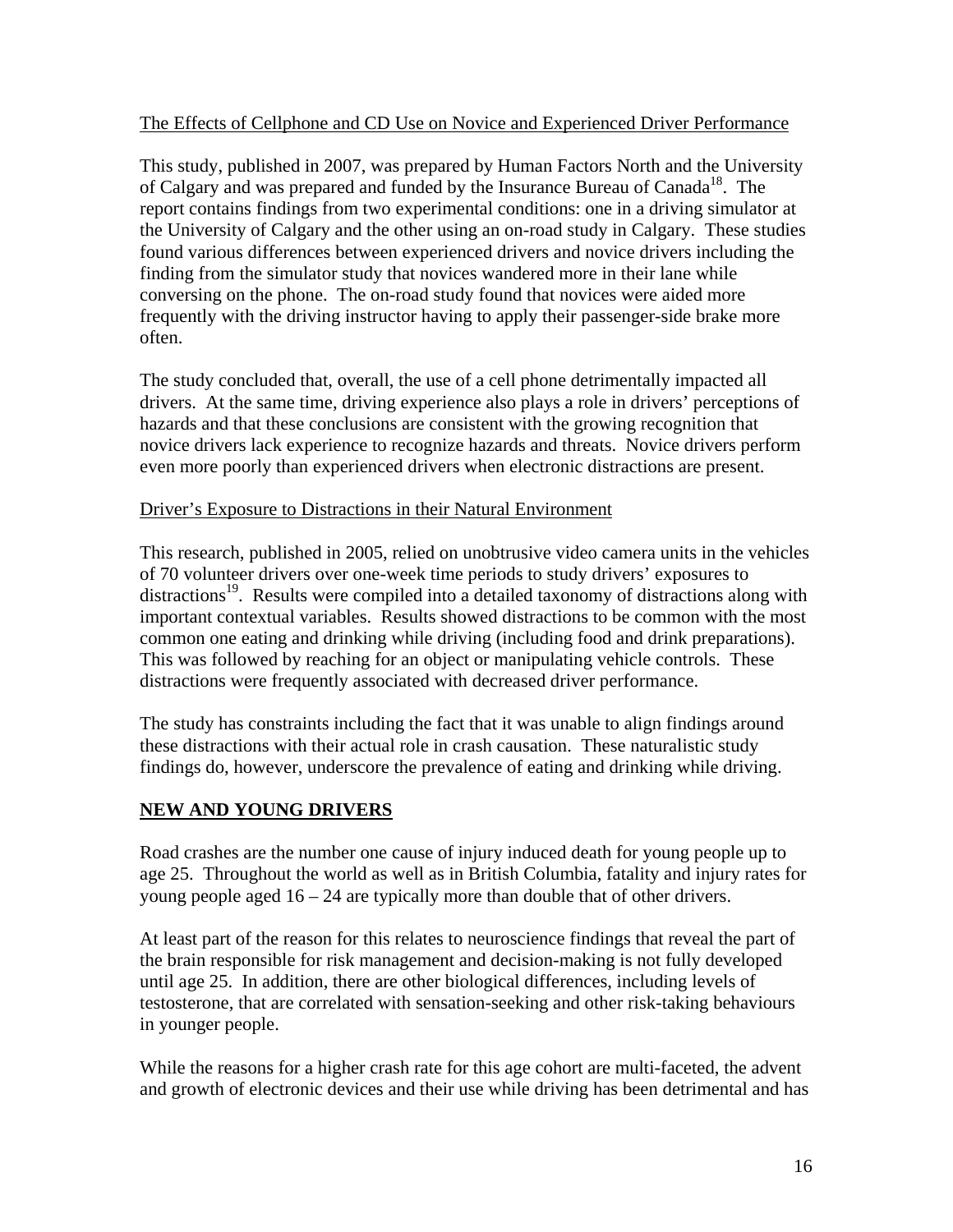added to the problem. Young drivers in the age category  $16 - 24$  have the highest rates of cell phone use of any age group and more young drivers use cell phones, at any given moment on the roads, than all other age groups combined. The same research demonstrates that the overall pattern of results indicates that novice drivers perform poorer relative to experienced drivers<sup>20</sup>. Like all drivers, new and young drivers are unable to adapt to the use of any interactive electronic device and its demands while driving. A combination of inexperience, a tendency toward greater risk-taking, and a significantly higher than average use of distracting electronic devices makes this group particularly vulnerable.

In addition to this, the use of electronic devices including cellular phones, MP3 players and texting devices by young people under age 25 continues to increase dramatically each year.

At present, the British Columbia Graduated Licensing Program places restrictions on Learner and Novice drivers in the first 2½ - 3 years of learning to drive. Examples of current restrictions include zero blood-alcohol-content (0 BAC) and limits on the number of passengers. At this time, there are no restrictions on the use of electronic communication or interactive music players during this period.

### **COSTS OF DISTRACTED DRIVING**

Along with the tragedy and consequences of death and serious injuries, there are the costs of road crashes to society which include disruptions to family incomes, insurance costs, property damage, court costs, police costs, legal costs, hospital costs, rehabilitation costs and other indirect costs of crashes. No single ministry or agency, board, commission, industry segment or citizen bears all of the costs of road crashes – the costs are shared among these various sectors. The return on investment opportunity for addressing driver distraction is potentially significant.

The cost of road crashes in British Columbia is conservatively estimated at \$3.6 billion annually based on widely accepted estimates from the World Health Organization and others who have found that road crashes typically cost a jurisdiction about 2 per cent of its Gross Domestic Product. A more recent estimate by Transport Canada establishes road crash costs at approximately \$8.8 billion annually for British Columbia alone.

### **INTER-JURISDICTIONAL APPROACHES**

Countless jurisdictions all over the world have laws that prohibit the use of cell phones while driving or who prohibit the use of other electronic devices while driving. British Columbia does not at this time have any specific legislation of this type.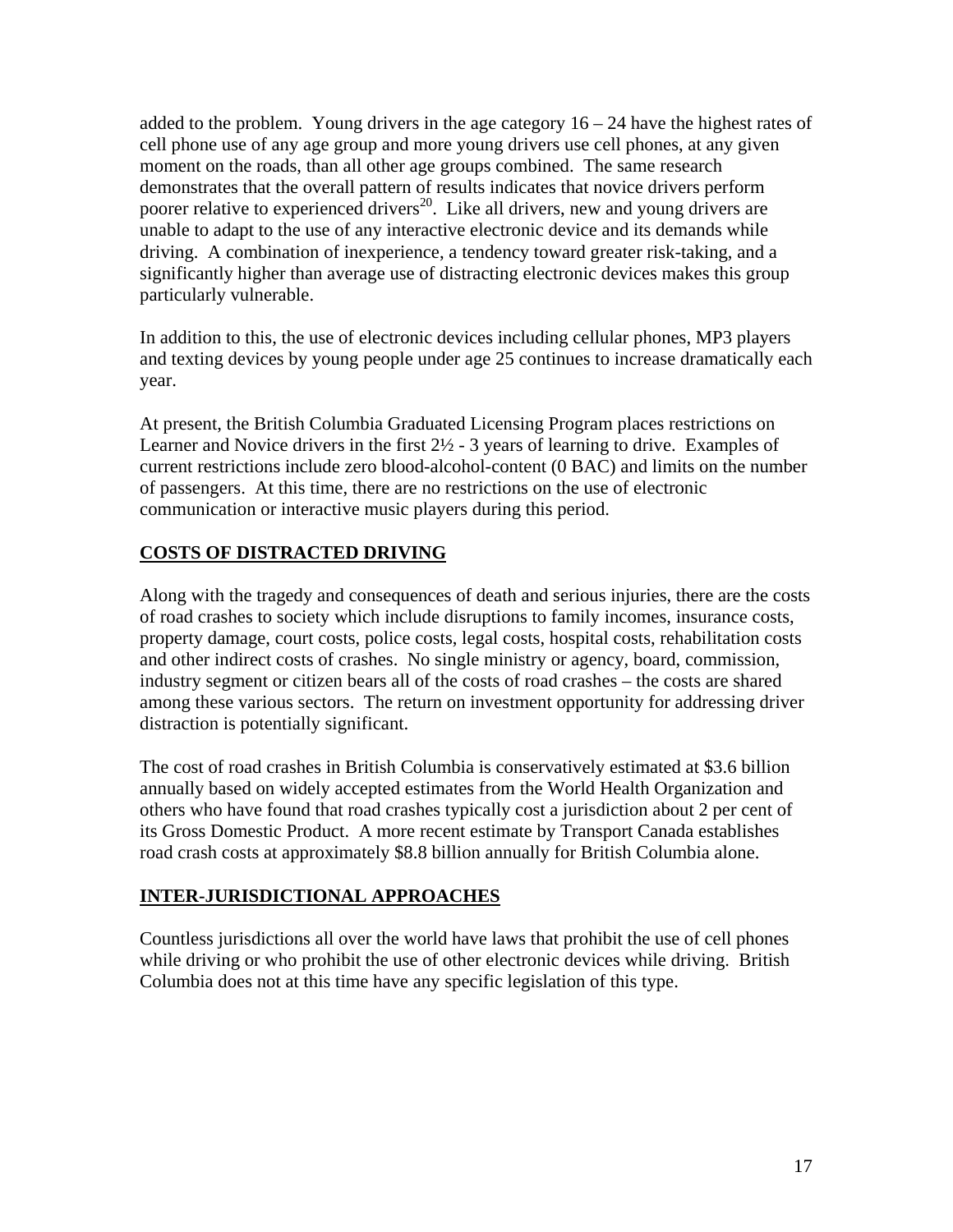#### Canada

All Canadian jurisdictions have sections of legislation to address a general category of "driving without due care and attention" and "driving without consideration." The wording of these sections is similar from one jurisdiction to the next. Most provinces and territories have regulations restricting the use of certain types of visual display devices in vehicles, most commonly television screens. For most jurisdictions, these regulations have been in place for many years; some have been updated to reflect modern types of display screens while others have not. While these laws are good, they are generally used for more serious offences and are rarely, if ever, used to enforce everyday driver distraction issues.

Quebec, Nova Scotia and Newfoundland and Labrador each prohibit the use of hand-held cellular telephones while driving for all drivers. Alberta, Manitoba and Ontario each have legislative bills or proposals in progress on the issue. In Ontario, Bill No. 118 (*Countering Distracted Driving and Promoting Green Transportation Act, 2008*) passed Third Reading on April 22, 2009. In Manitoba, Bill No. 5 (*The Highway Traffic Amendment Act Promoting Safer and Healthier Conditions in Motor Vehicles*) passed First Reading on November 27, 2008.

Legislation that bans only hand-held cell conversations conflicts with the research that has consistently found no difference in the degree of distraction between hand-held and hands-free cell conversations. As a result, these laws may not provide the expected benefits and may even generate harmful indirect impacts such as a false sense of security for those who talk on hands-free devices while driving.

#### *New Drivers*

Prince Edward Island prohibits new drivers from using cellular phones or any type of handheld electronic device while operating a vehicle.

#### United States

In the United States, there are various types of distracted driving legislation with increasing attention being given to addressing a number of distractions, e.g., electronic devices, reading, writing, personal grooming, interacting with pets or having unsecured cargo or engaging in other activities that cause distractions. Not unlike the situation in Canada, all U.S. states consider reckless and aggressive driving illegal.

Countless U.S. states have legislation prohibiting drivers from using hand-held cellular phones while driving.

Washington State passed new legislation on the use of hand-held cell phones by drivers. The restriction is on the use of any electronic device that is held to the driver's ear while the vehicle is in motion as well as any use of an electronic device to read, write, or send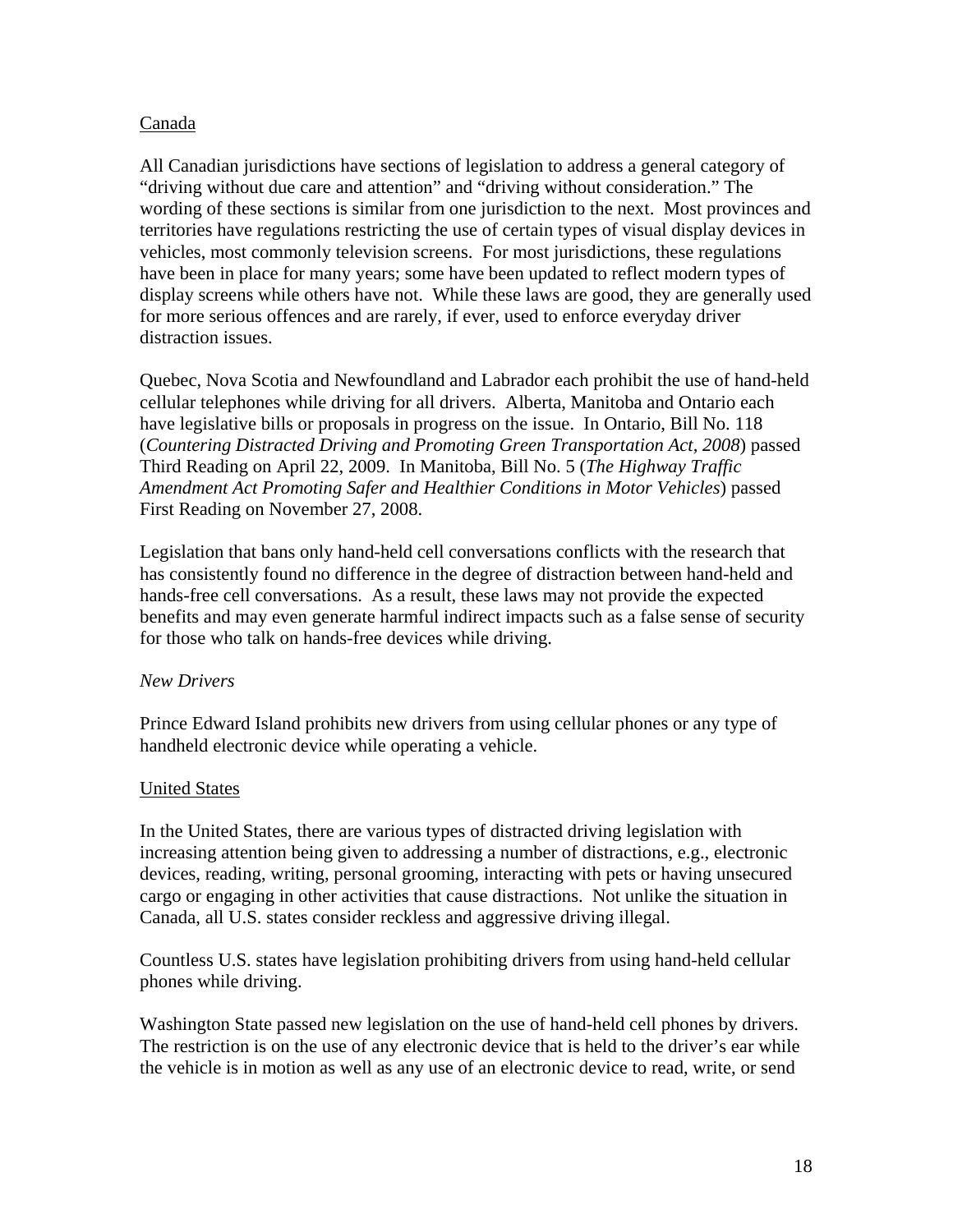text messages while driving. The new legislation is staged with the text messaging provisions taking effect January 1, 2008 and the cell phone provisions on July 1, 2008.

#### *New Drivers*

The following U.S. states, as at March 2008, along with the District of Columbia, regulate the use of cell phones by new drivers: Colorado, Connecticut, West Virginia, Delaware, Maine, Nebraska, Maryland, Minnesota, New Jersey, North Carolina, Rhode Island, Tennessee and Texas.

#### Highlights from Other International Jurisdictions

In Australia, states and territories have authority to regulate driver distraction and do so through a variety of laws. The most general law relates to drivers not having proper control of the vehicle. In 1988, the Australian state of Victoria became the first major jurisdiction to ban the use of cell phones by drivers. Other states and territories now have a similar law. In addition, Australian states also regulate television receivers and visual display units in motor vehicles. Specific wireless technologies and the use of wireless technologies by specific types of drivers are also regulated in Australia.

Since 2003 drivers in the United Kingdom have been prohibited from using their cell phone or any other mobile electronic device or electronic organizers while driving. This legislation also applies to drivers stopped in traffic jams or waiting at traffic lights. Cell phone usage is allowed while driving if a hands-free mobile phone device is properly used. Drivers can still be prosecuted under this legislation if they drive without due care and attention while using a hands-free device. Offenders may be charged with a careless driving charge which carries a maximum fine of £5,000; however, new guidelines issued December 26, 2007 allow prosecutors to pursue even harsher penalties. In particular, drivers may now be charged with dangerous driving which carries a maximum sentence of two years in jail.

Some European countries have chosen general forms of legislation to restrict behaviour that may result in distracted driving. For example, their general regulations that deal with the careless or dangerous driving can be applied in the case of mobile phone use. Many European countries also specifically restrict the use of hand-held cell phones by drivers including Finland, The Netherlands, Germany, Denmark and many others.

Germany has specific legislation on the use of hand-held cell phones. In Germany, the use of a cell phone while operating a motor vehicle is prohibited, unless the driver is using a hands-free device. Drivers are only permitted to use the cell phone without the hands-free device if the vehicle's motor is turned off.

In recognition of the increased risk of traffic crashes related to in-vehicle cell-phone use, Japan and Singapore have prohibited drivers' use of all types of cell phones. More specifically, Japan prohibits drivers from using a mobile telephone, a car phone, or other radio communications while driving a vehicle, except while the vehicle is stopped.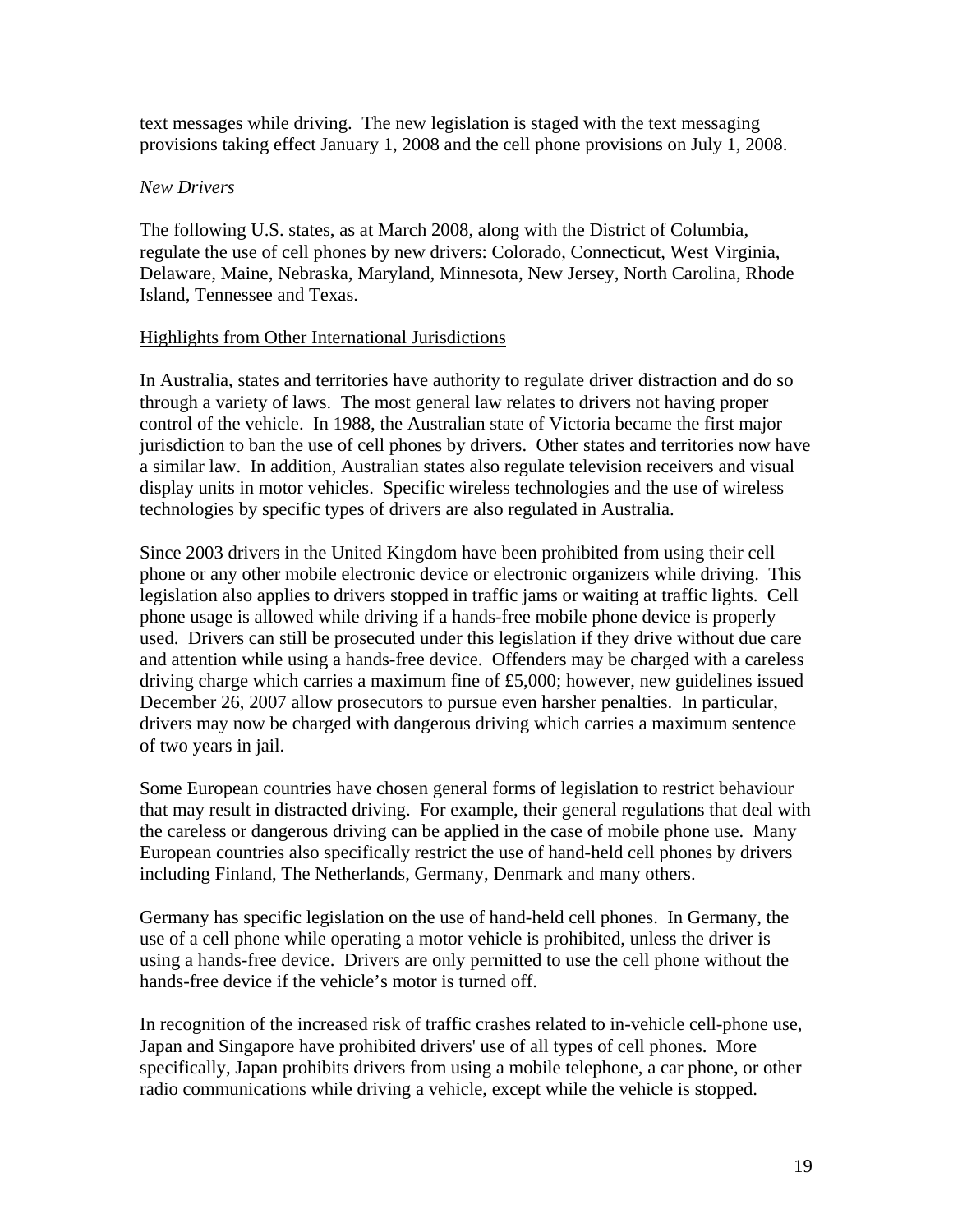Singapore prohibits drivers from holding a phone with one hand while using it to communicate. This includes making phone calls, paging someone, receiving a call by pressing the keypad, and reading, writing or sending text messages. Penalties for first time offenders may result in a \$1,000 fine and up to 6 months in jail, or both.

#### **OTHER SUPPORTING MEASURES TO ADDRESS THE PROBLEM OF DISTRACTED DRIVING**

There are opportunities for public and private sector involvement in arriving at solutions. Many organizations have passed policies that prohibit employees from talking on a cell phone while driving on business. In British Columbia, WorkSafe B.C. and B.C. Hydro have policies that prohibit the use of cellular phones while driving on work-related business. In Alberta, many oil and gas companies have passed policies to prohibit electronic communication while driving and more companies continue to introduce these policies with an increased emphasis on prohibiting hands-free devices as well.

New technology holds promise with respect to providing new kinds of ways to support drivers from not using electronic devices while driving. One example is new GPS-based systems that will have the capacity to manage cell phone calls when the system detects, through GPS, a person is driving and is in motion. These technologies could assist all drivers in managing their cellular phones and other electronic devices while driving.

### **MOVING FORWARD**

Driver distraction is representative of many road safety issues where individual driving behaviours often do not take into account the risks or consequences of being involved in a crash. Where driving habits are not connected with an immediate positive or negative consequence many drivers fail to process risk and modify their behaviour accordingly. The public safety problem occurs where individual behaviours are multiplied by large numbers and result in fatalities and injuries – events that are often not appreciated at an individual level or in the immediate term.

Even a small incremental increase in risk can translate into thousands of crashes when multiplied over a large population as in the case of British Columbia. Similarly, even a small incremental decrease in risk can translate into thousands of avoided crashes with a concomitant result of preventing loss of life and serious injury.

As driver distraction is a complex and multi-faceted problem it is likely that an effective response will involve approaching the problem on a number of levels. International best practice approaches to road safety problems involve a combination of:

- Public awareness and education:
- Government regulation and licensing;
- Roadway design;
- Technological solutions; and
- Enforcement.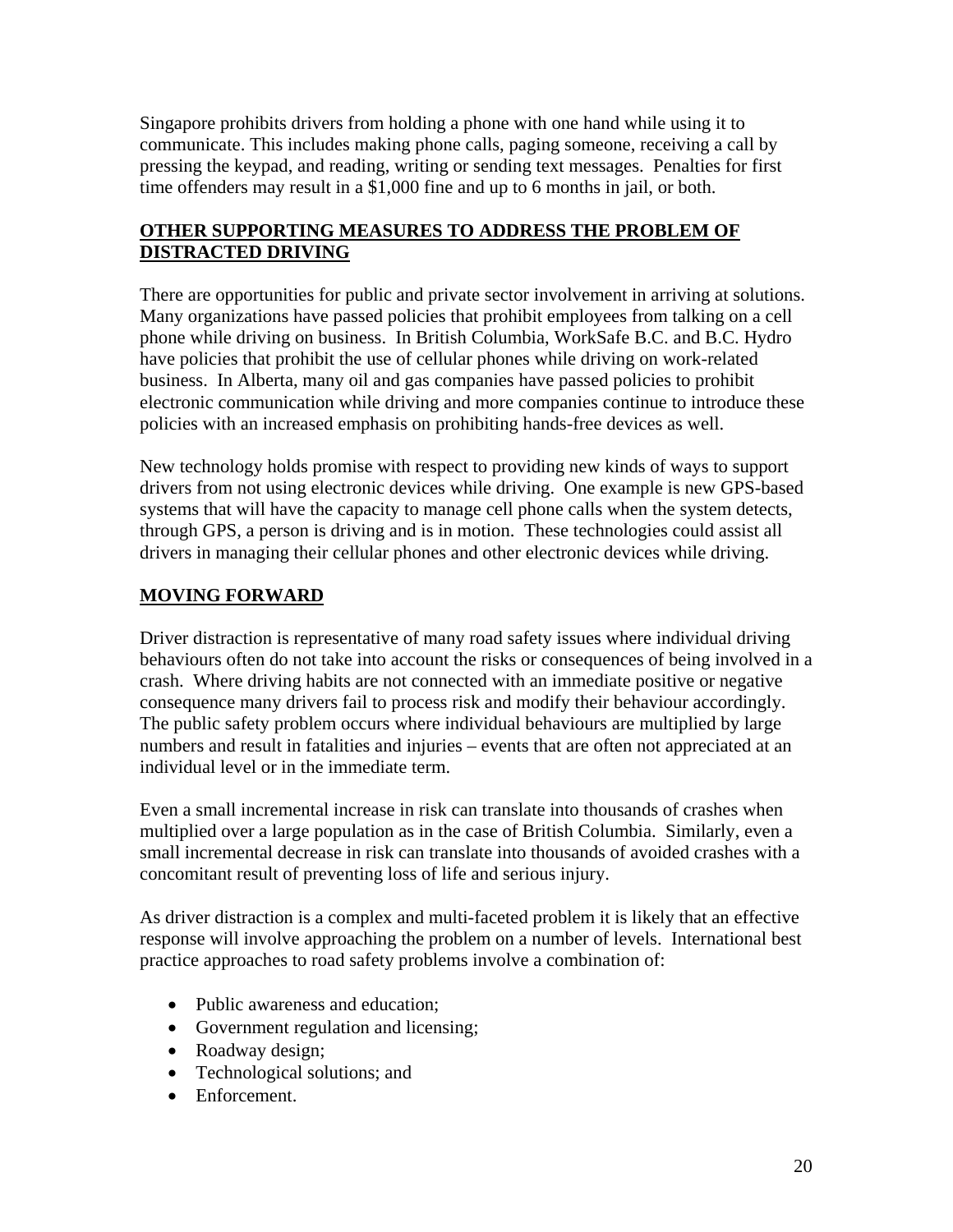#### **References**

<sup>1</sup> Stutts, J.C., Reinfurt, D.W., Staplin, L., & Rodgman, E.A. 2001. The Role of Driver Distraction in Traffic Crashes. Report prepared for AAA Foundation for Traffic Safety. Washington, D.C.

2 B.C. Statistics. Economic Statistics.B.C. GDP at Market Prices and Final Domestic Demand 1981-2006 B.C.

<sup>3</sup> Loss Prevention Tracking Study. October 2006. Ipsos Reid Public Affairs. Vancouver, B.C.

 $\overline{a}$ 

<sup>4</sup> Wilson, J., Gerrard, D., Fang, M., Wiggins, S., Cooper, P. July 2007. British Columbia 2006 Driver Distractions Survey. Insurance Corporation of British Columbia, Performance Analysis Services, North Vancouver, B.C.

<sup>5</sup> Congiu, M., Whelan, M., Oxley, J., Charlton, J., D'Elia, A., Muir, C., November 2008. Child Pedestrians: Factors Associated with Ability to Cross Roads Safely and Development of a Training Package. Monash University, Accident Research Centre, Report No. 283. Downloaded on March 4, 2009. Available from the World Wide Web at: http://www.monash.edu.au/muarc/reports/muarc283.pdf

6 Neale, Vicki, L, Dingus, Thomas, A, Klauer, Sheila, G, Sudweeks, Jeremy, Goodman, Michael. 2006. An Overview of the 100-Car Naturalistic Study and Findings. Washington, D.C., National Highway Traffic Safety Administration. Available from the World Wide Web at: http://www-nrd.nhtsa.dot.gov/pdf/nrd-12/100Car\_ESV05summary.pdf

<sup>7</sup> Redelmeier, Donald, A, M.D., and Tibshirani, Robert, J, Ph.D. 1997. Association Between Cellular-Telephone Calls and Motor Vehicle Collisions. The New England Journal of Medicine. Volume 336, Number 7, pp. 453 – 458.

<sup>8</sup> Suzanne P McEvoy**,** Mark R Stevenson**,** Anne T McCartt**,** Mark Woodward**,** Claire Haworth**,** Peter Palamara and Rina Cercarelli**.** 2005. Role of Mobile Phones in Motor Vehicle Crashes Resulting in Hospital Attendance: a Case-Crossover Study. British Medical Journal; 331:428, doi:10.1136/bmj.38537.397512.55. Available from the World Wide Web at: http://www.bmj.com/cgi/content/full/331/7514/428

<sup>9</sup> Caird, Jeffrey, K, Ph.D., Scialfa, Charles, T, Ph.D., Ho, Geoffrey, M.Sc., Smiley, Alison, Ph.D. 2004. Effects of Cellular Telephones on Driving Behaviour and Crash Risk: Results of Meta-Analysis. University of Calgary & Human Factors North, Inc. Downloaded on November November 16, 2007. Available from the World Wide Web at:

http://www.ama.ab.ca/images/images\_pdf/FinalReport\_CellPhones4.pdf

<sup>10</sup> Drews, Frank, A., Pasupathi, Monisha, Strayer, David, L. 2004. Passenger and Cell-Phone Conversations in Simulated Driving. Proceedings from the Human Factors and Ergonomics Society 48<sup>th</sup> Annual Meeting.

<sup>11</sup> Straver, D., Drews, F., Johnston, W. 2003. Cell Phone-Induced Failures of Visual Attention During Simulated Driving. *Journal of Experimental Psychology: Applied 9,* 23-32.

12 Strayer, D. & Drews, F. 2007. Cell-Phone-Induced Driver Distraction. *Association for Psychological Science, 16*(3), 128-131. Downloaded on February 18, 2007. Available from the World Wide Web at: http://www.psych.utah.edu/AppliedCognitionLab/cdir.pdf

<sup>13</sup> David L. Strayer. February 28, 2007. Presentation - Cell Phones and Driver Distraction. Traffic Safety Coalition, Washington, D.C.